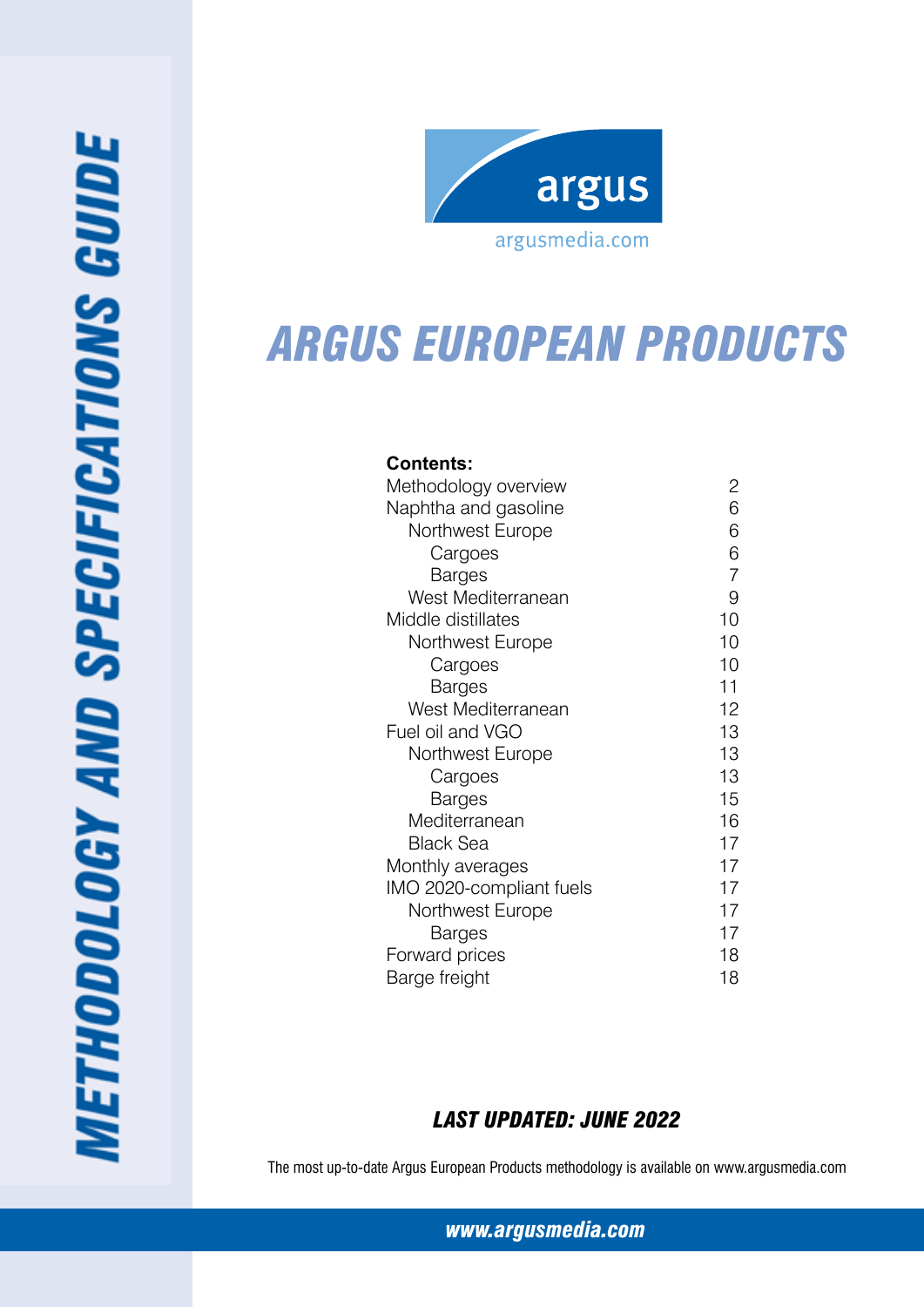# <span id="page-1-0"></span>**Methodology overview**

## **Methodology rationale**

Argus strives to construct methodologies that reflect the way the market trades. Argus aims to produce price assessments which are reliable indicators of commodity market values, free from distortion and representative of spot market values. As a result, the specific currencies, volume units, locations and other particulars of an assessment are determined by industry conventions.

In the European products markets, Argus publishes physical market prices in the open spot market as laid out in the specifications and methodology guide. Argus uses the trading period deemed by Argus to be most appropriate, in consultation with industry, to capture spot liquidity. Argus assesses some clean product markets as a basis differential to the Ice gasoil and Brent settlement prices to arrive at fixed prices because the futures settlement price is a representative futures price reference.

In order to be included in the assessment process, deals must meet the minimum volume, delivery, timing and specification requirements in our methodology. In illiquid markets, Argus assesses the range within which product could have traded by applying a strict process outlined later in this methodology.

## **Survey process**

Argus price assessments are informed by information received from a wide cross section of market participants, including producers, consumers and intermediaries. Argus reporters engage with the industry by proactively polling participants for market data. Argus will contact and accept market data from all credible market sources including front and back office of market participants and brokers. Argus will also receive market data from electronic trading platforms, Argus Open Markets® (AOM®) and directly from the back offices of market participants. Argus will accept market data by telephone, instant messenger, email, *AOM* or other means.

Argus encourages all sources of market data to submit all market data to which they are a party that falls within the Argus stated methodological criteria for the relevant assessment. Argus encourages all sources of market data to submit transaction data from back office functions.

Throughout all markets, Argus is constantly seeking to increase the number of companies willing to provide market data. Reporters are mentored and held accountable for expanding their pool of contacts. The number of entities providing market data can vary significantly from day to day based on market conditions.

For certain price assessments identified by local management, if more than 50pc of the market data involved in arriving at a price assessment is sourced from a single party the supervising editor will engage in an analysis of the market data with the primary reporter to ensure that the quality and integrity of the assessment has not been affected.

# **Market data usage**

In each market, Argus uses the methodological approach deemed to be the most reliable and representative for that market. Argus will utilise various types of market data in its methodologies, to include:

- Transactions
- Bids and offers
- Other market information, to include spread values between grades, locations, timings, and many other data.

In many markets, the relevant methodology will assign a relatively higher importance to transactions over bids and offers, and a relatively higher importance to bids and offers over other market information. Certain markets however will exist for which such a hierarchy would produce unreliable and non-representative price assessments, and so the methodology must assign a different relative importance in order to ensure the quality and integrity of the price assessment. And even in markets for which the hierarchy normally applies, certain market situations will at times emerge for which the strict hierarchy would produce non-representative prices, requiring Argus to adapt in order to publish representative prices.

# **Verification of transaction data**

Reporters carefully analyse all data submitted to the price assessment process. This data include transactions, bids, offers, volumes, counterparties, specifications and any other information that contributes materially to the determination of price. This high level of care described applies regardless of the methodology employed. Specific to transactions, bids, and offers, reporters seek to verify the price, the volume, the specifications, location basis, and counterparty. In some transactional average methodologies, reporters also examine the full array of transactions to match counterparties and arrive at a list of unique transactions. In transactional average methodologies, full details of the transactions verified are published on electronic bulletin boards that are accessible by subscribers. The deals are also published in the daily report.

Several tests are applied by reporters in all markets to transactional data to determine if it should be subjected to further scrutiny. If a transaction has been identified as failing such a test, it will receive further scrutiny. For assessments used to settle derivatives and for many other assessments. Argus has established internal procedures that involve escalation of inquiry within the source's company and escalating review within Argus management. Should this process determine that a transaction should be excluded from the price assessment process, the supervising editor will initiate approval and, if necessary, documentation procedures.

## **Primary tests applied by reporters**

- Transactions not transacted at arm's length, including deals between related parties or affiliates.
- Transaction prices that deviate significantly from the mean of all transactions submitted for that day.
- Transaction prices that fall outside of the generally observed lows and highs that operated throughout the trading day.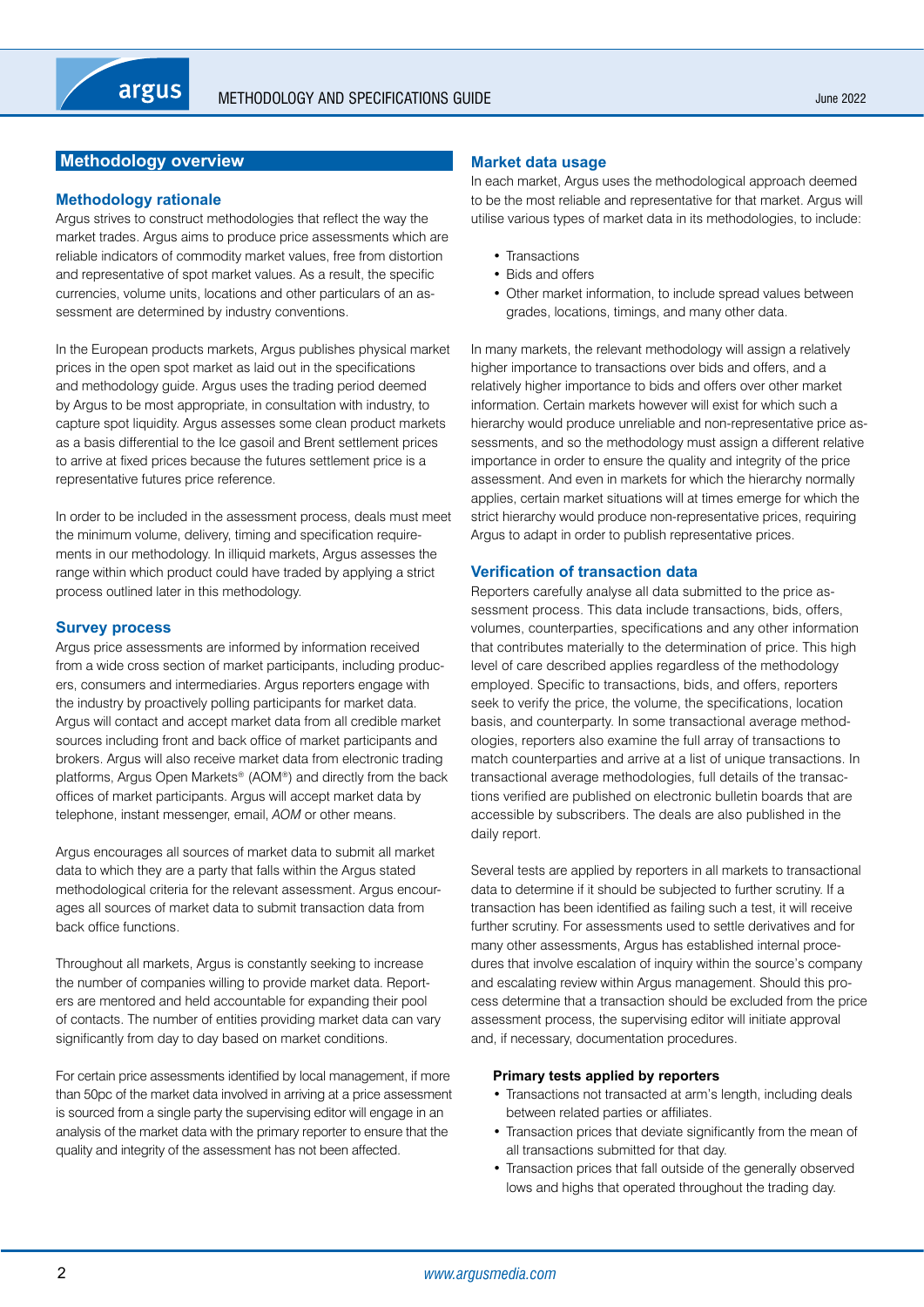- Transactions that are suspected to be a leg of another transaction or in some way contingent on an unknown transaction.
- Single deal volumes that significantly exceed the typical transaction volume for that market.
- Transaction details that are identified by other market participants as being for any reason potentially anomalous and perceived by Argus to be as such.
- Transaction details that are reported by one counterparty differently than the other counterparty.
- Any transaction details that appear to the reporter to be illogical or to stray from the norms of trading behaviour. This could include but is not limited to divergent specifications, unusual delivery location and counterparties not typically seen.
- Transactions that involve the same counterparties, the same price and delivery dates are checked to see that they are separate deals and not one deal duplicated in Argus records.

# **Secondary tests applied by editors for transactions identified for further scrutiny**

## **Transaction tests**

argus

- The impact of linkage of the deal to possible other transactions such as contingent legs, exchanges, options, swaps, or other derivative instruments. This will include a review of transactions in markets that the reporter may not be covering.
- The nature of disagreement between counterparties on transactional details.
- The possibility that a deal is directly linked to an offsetting transaction that is not publicly known, for example a "wash trade" which has the purpose of influencing the published price.
- The impact of non-market factors on price or volume, including distressed delivery, credit issues, scheduling issues, demurrage, or containment.

## **Source tests**

- The credibility of the explanation provided for the outlying nature of the transaction.
- The track record of the source. Sources will be deemed more credible if they
	- Regularly provide transaction data with few errors.
	- • Provide data by Argus' established deadline.
	- • Quickly respond to queries from Argus reporters.
	- Have staff designated to respond to such queries.
- How close the information receipt is to the deadline for information, and the impact of that proximity on the validation process.

## **Assessment guidelines**

When insufficient, inadequate, or no transaction information exists, or when Argus concludes that a transaction based methodology will not produce representative prices, Argus reporters will make an assessment of market value by applying intelligent judgment based on a broad array of factual market information. Reporters must use a high degree of care in gathering and validating all market data used in determining price assessments, a degree of care equal to that applying to gathering and validating transactions. The information

used to form an assessment could include deals done, bids, offers, tenders, spread trades, exchange trades, fundamental supply and demand information and other inputs.

The assessment process employing judgment is rigorous, replicable, and uses widely accepted valuation metrics. These valuation metrics mirror the process used by physical commodity traders to internally assess value prior to entering the market with a bid or offer. Applying these valuation metrics along with sound judgment significantly narrows the band within which a commodity can be assessed, and greatly increases the accuracy and consistency of the price series. The application of judgment is conducted jointly with the supervising editor, in order to be sure that guidelines below are being followed. Valuation metrics include the following:

#### **Relative value transactions**

Frequently transactions occur which instead of being an outright purchase or sale of a single commodity, are instead exchanges of commodities. Such transactions allow reporters to value less liquid markets against more liquid ones and establish a strong basis for the exercise of judgment.

- • Exchange one commodity for a different commodity in the same market at a negotiated value.
- Exchange delivery dates for the same commodity at a negotiated value.
- Exchange a commodity in one location for the same commodity at another location at a negotiated value.

## Bids and offers

If a sufficient number of bids and offers populate the market, then the highest bid and the lowest offer can be assumed to define the boundaries between which a deal could be transacted.

#### Comparative metrics

The relative values between compared commodities are readily discussed in the market and can be discovered through dialogue with market participants. These discussions are the precursor to negotiation and conclusion of transactions.

- Comparison to the same commodity in another market centre.
- Comparison to a more actively traded but slightly different specification commodity in the same market centre.
- Analysis of prices in forward markets for physically deliverable commodity that allow extrapolation of value into the prompt timing for the commodity assessed.
- Comparison to the commodity's primary feedstock or primary derived product(s).
- Comparison to trade in the same commodity but in a different modality (as in barge versus oceangoing vessel) or in a different total volume (as in full cargo load versus partial cargo load).

# **Volume minimums and transaction data thresholds**

Because of the varying transportation infrastructure found in all commodity markets, Argus typically does not establish thresholds strictly on the basis of a count of transactions, as this could lead to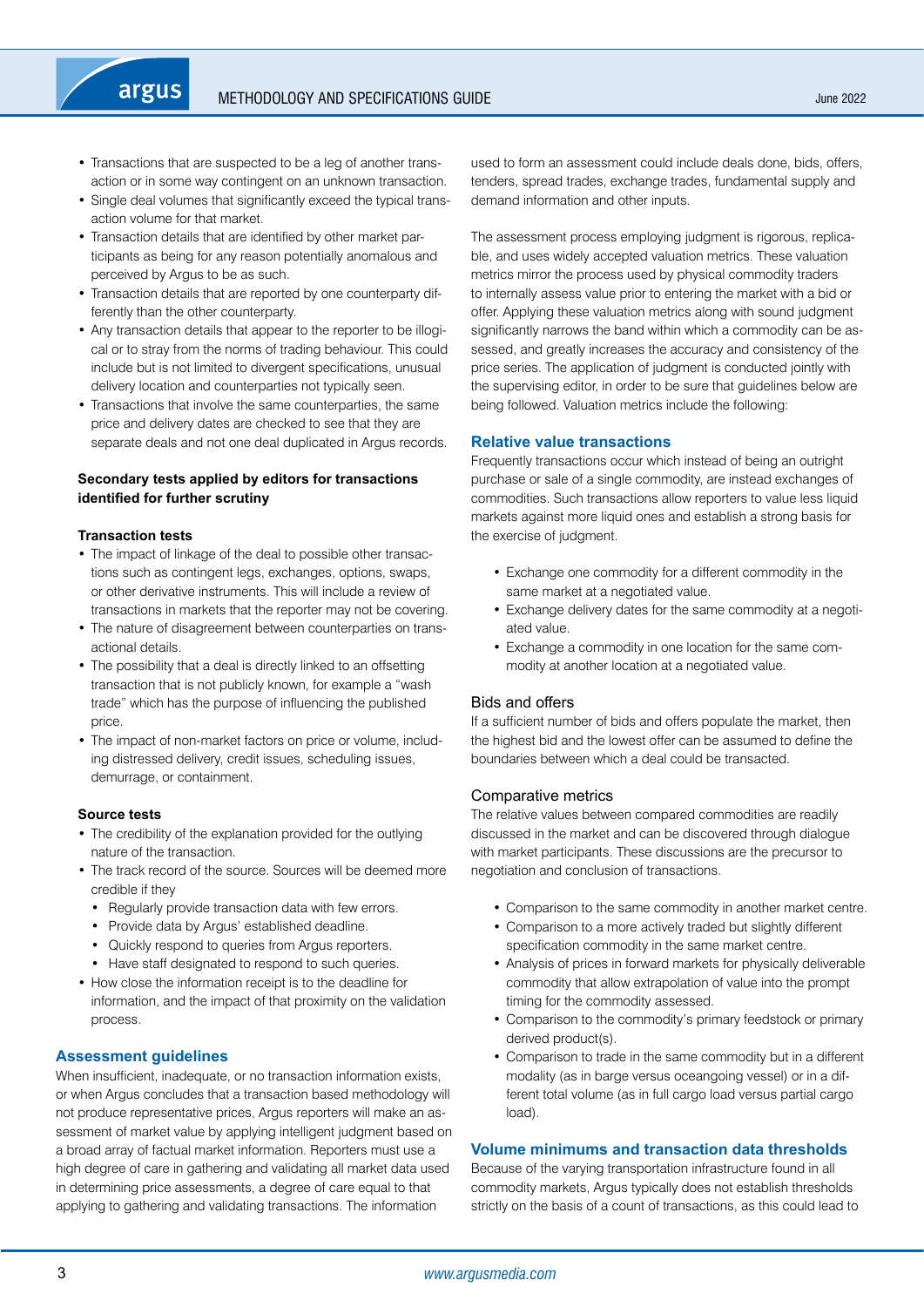unreliable and non-representative assessments. Instead, minimum volumes are typically established which may apply to each transaction accepted, to the aggregate of transactions, to transactions which set a low or high assessment or to other volumetrically relevant parameters.

For price assessments used to settle derivatives, Argus will seek to establish minimum transaction data thresholds and when no such threshold can be established Argus will explain the reasons. These thresholds will often reflect the minimum volumes necessary to produce a transaction-based methodology, but may also establish minimum deal parameters for use by a methodology that is based primarily on judgment.

Should no transaction threshold exist, or should submitted data fall below this methodology's stated transaction data threshold for any reason, Argus will follow the procedures outlined elsewhere in this document regarding the exercise of judgment in the price assessment process.

### **Minimum transaction thresholds**

|                              |                 |          | <b>Minimum Transaction</b><br><b>Thresholds</b> |                                              |
|------------------------------|-----------------|----------|-------------------------------------------------|----------------------------------------------|
| Commodity                    | <b>Modality</b> | Location | Low/high<br>minimum<br>volume                   | <b>VWA</b><br>aggregate<br>minimum<br>volume |
| Eurobob oxy<br>gasoline      | <b>Barge</b>    | ARA      | na                                              | 3,000t                                       |
| Eurobob non-<br>oxy gasoline | Barge           | ARA      | na                                              | 3,000t                                       |

## **Transparency**

Argus values transparency in energy markets. As a result, we publish lists of deals in our reports that include price, basis, counterparty and volume information. The deal tables allow subscribers to cross check and verify the deals against the prices. Argus feels transparency and openness is vital to developing confidence in the price assessment process.

## **Basis differentials and absolute prices**

In heating oil, jet fuel and diesel markets, differentials to futures are the negotiated bids, offers, and transaction values. Argus fixed prices are derived by adding the differentials to the Ice gasoil futures settlement prices in these cases. On vacuum gasoil and straight-run fuel oil assessments, the differentials are linked to the Ice Brent futures contract.

## **Swaps and forwards markets**

Argus publishes forward assessments for numerous markets. These include forward market contracts that can allow physical delivery and swaps contracts that swap a fixed price for the average of a floating published price. Argus looks at forward swaps to inform physical assessments but places primary emphasis on the physical markets.

## **Publications and price data**

Argus products prices for Europe are published in the Argus European Products report. Subsets of these prices appear in other Argus market reports and newsletters in various forms, such as Argus Jet Fuel and Argus Global Markets. The price data are available independent of the text-based report in electronic files that can feed into various databases. These price data are also supplied through various third-party data integrators. The Argus website also provides access to prices, reports and news with various web-based tools. All Argus prices are kept in a historical database and available for purchase. Contact your local Argus office for information.

## **Corrections to assessments**

Argus will on occasion publish corrections to price assessments after the publication date. We will correct errors that arise from clerical mistakes, calculation errors, or a misapplication of our stated methodology. Argus will not retroactively assess markets based on new information learned after the assessments are published. We make our best effort to assess markets based on the information we gather during the trading day assessed.

## **Ethics and compliance**

Argus operates according to the best practices in the publishing field, and maintains thorough compliance procedures throughout the firm. We want to be seen as a preferred provider by our subscribers, who are held to equally high standards, while at the same time maintaining our editorial integrity and independence. Argus has a strict ethics policy that applies to all staff. The policy can be found on our website at [www.argusmedia.com](https://www.argusmedia.com/en). Included in this policy are restrictions against staff trading in any energy commodity or energy related stocks, and guidelines for accepting gifts. Argus also has strict policies regarding central archiving of email and instant messenger communication, maintenance and archiving of notes, and archiving of spreadsheets and deal lists used in the price assessment process. Argus publishes prices that report and reflect prevailing levels for open-market arms length transactions (please see the [Argus Global Compliance Policy](https://www.argusmedia.com/-/media/Files/governance-and-compliance/global-compliance.ashx?la=en&hash=DB833EADC2BC60A7B262FC13D5E6A4B46CCDAB1E) for a detailed definition of arms length).

## **Consistency in the assessment process**

Argus recognises the need to have judgment consistently applied by reporters covering separate markets, and by reporters replacing existing reporters in the assessment process. In order to ensure this consistency, Argus has developed a programme of training and oversight of reporters. This programme includes:

- A global price reporting manual describing among other things the guidelines for the exercise of judgment.
- Cross-training of staff between markets to ensure proper holiday and sick leave backup. Editors that float between markets to monitor staff application of best practices.
- Experienced editors overseeing reporting teams are involved in daily mentoring and assisting in the application of judgment for illiquid markets.
- Editors are required to sign-off on all price assessments each day, thus ensuring the consistent application of judgment.

# **Review of methodology**

The overriding objective of any methodology is to produce price assessments which are reliable indicators of commodity market val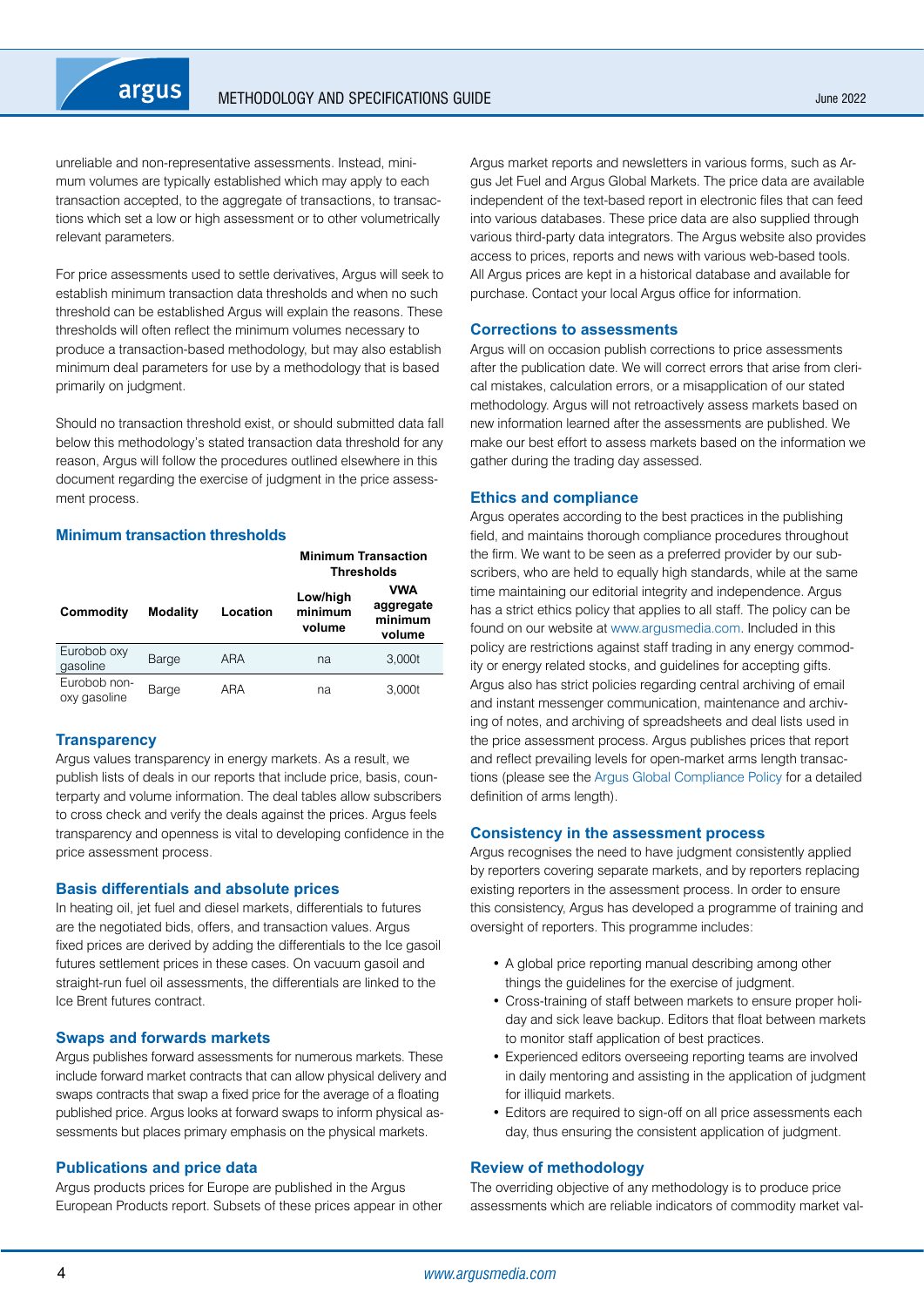ues, free from distortion and representative of spot market values. As a result, Argus editors and reporters are regularly examining our methodologies and are in regular dialogue with the industry in order to ensure that the methodologies are representative of the physical market being assessed. This process is integral with reporting on a given market. In addition to this ongoing review of methodology, Argus conducts reviews of all of its methodologies and methodology documents on at least an annual basis.

Argus market report editors and management will periodically and as merited initiate reviews of market coverage based on a qualitative analysis that includes measurements of liquidity, visibility of market data, consistency of market data, quality of market data and industry usage of the assessments. Report editors will review:

- • Appropriateness of the methodology of existing assessments
- Termination of existing assessments
- Initiation of new assessments

The report editor will initiate an informal process to examine viability. This process includes:

- Informal discussions with market participants
- Informal discussions with other stakeholders
- Internal review of market data

Should changes, terminations, or initiations be merited, the report editor will submit an internal proposal to management for review and approval. Should changes or terminations of existing assessments be approved, then formal procedures for external consultation are begun.

# **Changes to methodology**

Formal proposals to change methodologies typically emerge out of the ongoing process of internal and external review of the methodologies. Formal procedures for external consultation regarding material changes to existing methodologies will be initiated with an announcement of the proposed change published in the relevant Argus report. This announcement will include:

- Details on the proposed change and the rationale
- Method for submitting comments with a deadline for submissions
- For prices used in derivatives, notice that all formal comments will be published after the given consultation period unless submitter requests confidentiality

Argus will provide sufficient opportunity for stakeholders to analyse and comment on changes, but will not allow the time needed to follow these procedures to create a situation wherein unrepresentative or false prices are published, markets are disrupted, or market participants are put at unnecessary risk. Argus will engage with industry throughout this process in order to gain acceptance of proposed changes to methodology. Argus cannot however guarantee universal acceptance and will act for the good order of the market and ensure the continued integrity of its price assessments as an overriding objective.

Following the consultation period, Argus management will commence an internal review and decide on the methodology change. This will be followed by an announcement of the decision, which will be published in the relevant Argus report and include a date for implementation. For prices used in derivatives, publication of stakeholders' formal comments that are not subject to confidentiality and Argus' response to those comments will also take place.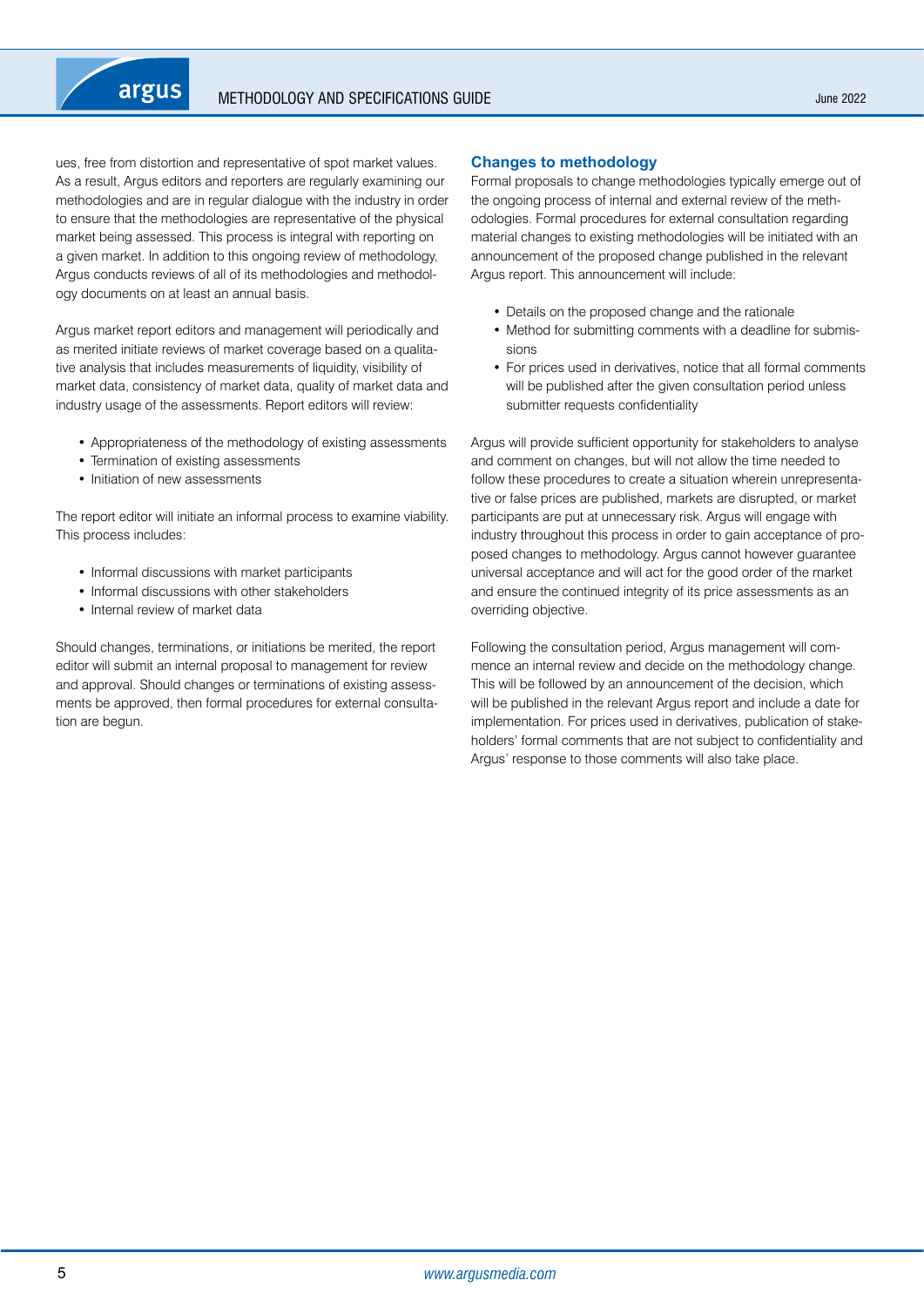# <span id="page-5-0"></span>**Naphtha and gasoline**

## **Northwest Europe**

## **Cargoes**

Non-oxy gasoline 10ppm cif northwest Europe cargo **Unit:** US dollars/tonne Period: delivery 10-25 days forward

**Size**: 10,000t

#### **Basis:** cif Thames

**Specifications:** minimum 95 Ron, maximum 35pc aromatics, summer grade maximum evaporation (E70) of 33pc and RVP limit 60kpa, winter grade maximum evaporation (E70) of 35pc and RVP limit 90kpa

**Assessment time:** 4.00-4.30pm London time

Bids, offers and trades falling outside the listed specification, size or timing may be considered for inclusion in the assessment.

In the absence of spot market liquidity, Argus may consider a differential to non-oxy barges at 4:30pm London time.

## 91R gasoline fob northwest Europe cargo

Motor gasoline 91 Ron (octane)

Prices are assessed as 91R gasoline cif northwest Europe cargoes minus the UK Continental freight cost unless modified by *Argus* according to market conditions.

The UK Continental freight cost will be based on current spot freight rates (WS100 rates) as they apply to an average of specific routes. These routes are Brofjorden to Rotterdam, Coryton to Le Havre and Le Havre to Hamburg for 22,000t vessels.

**Unit:** US dollars/tonne

Period: loading 5-15 days forward **Size:** standardised to 10,000-15,000t **Basis:** fob northwest Europe **Specifications:** 91 Ron, unleaded

**Assessment time:** 9.00am to 5.30pm London time

## 91R gasoline cif northwest Europe cargo

Motor gasoline 91 Ron (octane) Prices are usually assessed by market participants at a differential to the 95 Ron gasoline 10ppm Eurograde barge assessment. **Unit:** US dollars/tonne **Period:** delivery 5-15 days forward **Size:** standardised to 10,000-15,000t **Basis:** cif Hamburg **Specifications:** 91 Ron, unleaded **Assessment time:** 9.00am to 5.30pm London time

## Naphtha 65 para cif northwest Europe cargo

#### **Quality**

Argus assesses material meeting the following specifications. Pipeline specification or grades with a paraffinic content of more than 70 paraffins may command a premium or discount to typical open spec grades and this differential, determined by Argus, may be factored into price assessments when they trade.

| <b>Specifications</b>   |                   |                |
|-------------------------|-------------------|----------------|
| Specific gravity        | At $15^{\circ}$ C | Max 0.735      |
| Vapour pressure         | PSI               | Max 12.5       |
| Colour                  | Saybolt           | Min plus 20    |
| Lead                    | <b>PPB</b>        | Max 50         |
| Sulphur                 | ppm               | Max 500        |
| <b>IBP</b>              | °C                | <b>Min 30</b>  |
| FBP                     | °C                | Max 180        |
| Paraffins               | % vol             | <b>Min 65</b>  |
| Olefins                 | % vol             | Max 1          |
| Naphthenes              | % vol             | To be reported |
| Aromatics               | $%$ vol           | To be reported |
| <b>Total chlorines</b>  | ppm               | <b>Max 10</b>  |
| <b>MTBE</b>             | ppm               | Max 50         |
| Hydrogen sulphide       | ppm               | <b>Max 10</b>  |
| Mercaptans              | ppm               | To be reported |
| Mercury                 | ppb               | Max 5          |
| Total oxygenate content | ppm               | Max 100        |

## **Period**

To be considered for inclusion in the assessment, market information must be for a 10-30 day delivery period from the day of assessment. Assessments will be normalised to reflect delivery 15 days from the day of assessment using other spot trade and forward markets to determine market structure. Sellers should guarantee a five-day delivery range, which must then be narrowed to a three-day range at least five days before the delivery period.

#### **Assessment timing**

Argus will consider for inclusion in the assessment all relevant market activity between 4.00pm-4.30pm London time.

#### **Volumes**

Trade sizes of 12,500-32,000t will be considered for inclusion in the cif northwest Europe cargo assessment.

#### **Unit**

All prices are in \$/tonne

#### **Location**

Prices are assessed basis delivery Amsterdam, Rotterdam or Antwerp (ARA).

## **Ice Brent differentials**

Confirmed trade conducted via the AOM platform is converted to a differential to front-month Ice Brent futures prices using the prevailing futures market price at the time of trade. Those differentials are converted back to fixed-price Naphtha trades for assessment purposes using the front-month Ice Brent futures price at 4.30pm London time.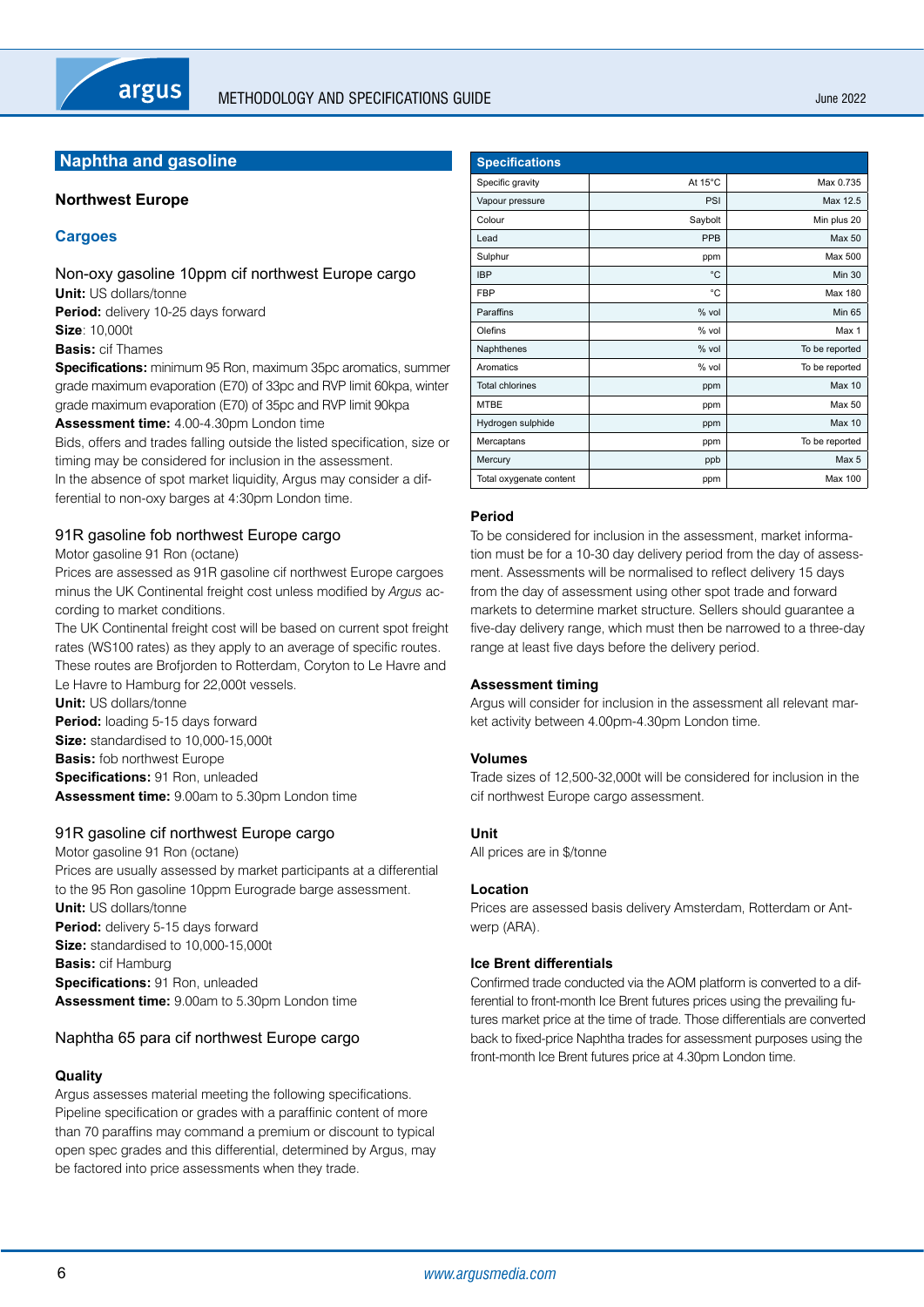# <span id="page-6-0"></span>**Barges**

#### 98R gasoline fob northwest Europe barge

As trade on 98R grades is infrequent, Argus applies a differential to the more liquid Eurobob oxy grade to inform its assessments.

**Unit:** US dollars/tonne

**Period:** loading 2-8 days forward

**Size:** standardised to 1,000-2,000t

**Basis:** fob Rotterdam/Amsterdam/Antwerp

**Specifications:** 98 Ron, 88 Mon, unleaded, 0.755 specific gravity, "superplus" with benzene limits at 1% maximum, maximum 10ppm sulphur

**Assessment time:** 9.00am to 5.30pm London time

## 95R gasoline 10ppm fob northwest Europe barge

Prices are assessed taking into account trade, bids, offers and other relevant market information, including market structure, to inform a differential to the Eurobob oxy barges price assessment.

**Unit:** US dollars/tonne

**Period:** loading 2-8 days forward

**Size:** standardised to 1,000-2,000t

**Basis:** fob Rotterdam/Amsterdam/Antwerp

**Specifications:** 95 Ron, 85 Mon, unleaded, 0.755 specific gravity, 10ppm sulphur, standard Eurograde meeting EN228 specifications **Assessment time:** 9.00am to 5.30pm London time

#### Eurobob oxy

Prices are typically a volume-weighted average of deals done within *Argus* criteria and published on the Argus Gasoline Bulletin board. **Unit:** US dollars/tonne

**Period:** loading 2-8 days forward

**Size:** standardised to 1,000-2,000t

**Basis:** fob Rotterdam/Amsterdam/Antwerp/Terneuzen

**Specifications:** grades of gasoline that meet EN228 specifications with a maximum of 10ppm sulphur and maximum vapour pressure of 90kPa in the winter and 60kPa in the summer after they have been blended with 4.8% ethanol of minimum 98.7% purity. Oxygen content is limited to 0.9% No more than trace alcohol content

Specific gravity is 0.755 g/ml

Metal content must not exceed 1 mg/l

**Assessment time:** 9am to 5.30pm London time.

To be considered for inclusion in the assessment, a minimum of two load ports must be specified at the time of trade.

Standard nomination procedures must be followed. The buyer should give two working days' notice of barge ETA. Nominations received after 2pm London time or on Fridays after 1pm London time will be deemed to be received on the following working day. Otherwise, the original day of nomination will count as day one of the two days' notice. Barges can arrive to be loaded at any time from midnight after the two-day notice period. For instance, for a barge deal done on Monday morning, the barge can arrive to be loaded at any time on Wednesday after Tuesday midnight.

Barges nominated on Thursday before 2pm London time can arrive to be loaded at any time on Saturday after midnight Friday. Barges nominated after 2pm London time on Thursday and before 1pm London time on Friday can arrive to be loaded at any time on Tuesday after midnight Monday. The same logic also applies to the penultimate working day before a UK public holiday on which Argus European Products is not published.

If less than 3,000t of trade within Argus criteria is reported, Argus will include in the volume-weighted average an assessment of the prevailing market price at 4.30pm London time based on bids, offers and other market information. That assessment will be assigned whatever volume is required such that the total volume of reported trades and the assessment equals 3,000t. If some volume of indexrelevant trade less than 3,000t is reported, the assessment will be assigned a volume of 3,000t less the total volume of index-relevant trade and a volume-weighted average will be calculated. If no trade is reported, the published price will be the assessment.

The Eurobob oxy price assessment is published as a low-high range, 25¢/t on either side of the volume-weighted average and rounded to the nearest 25¢/t.

**Clarification:** Only bids and offers that meet the Argus Eurobob oxy specifications will be considered for inclusion in the in Argus Eurobob oxy assessment. Offers stipulating superior qualities will not be considered and all deals must be concluded on an oxy basis to be included in the Argus Eurobob oxy assessment.

For a trade to be considered for inclusion in the assessment, the seller must commit at the time of trade to provide the buyer with a full quality certificate at the start of barge loading, at the start of loading ex-refinery or at the start of pump-over into the buyer's tank. The certificate must be for volumes loaded directly ex-refinery or from a single certified shore tank. For the avoidance of doubt, trades involving a "proportional composite" analysis of streams from multiple tanks or a "hand blend" test may not be considered for inclusion in the assessment.

Argus will publish a subscriber note in the European Products report at least one month ahead of any seasonal changes in winter/summer specifications, detailing the loading dates for deals it will consider in its assessments during the transition from one grade to another.

#### Eurobob oxy differential to swaps

A volume-weighted average of the differential to month-ahead Eurobob oxy swaps of trades included in the Argus Eurobob oxy price assessment.

**Unit:** US dollars/tonne, rounded to the nearest 25¢/t

Note, as described above, if the specified minimum traded volume threshold is not met, the Eurobob oxy price includes an assessment of the prevailing market price at 4.30pm London time based on bids, offers and other market information. In such cases, that assessment, expressed as a differential to the contemporaneous swaps price, is included in the calculation of the Eurobob oxy differential to swaps in the same manner.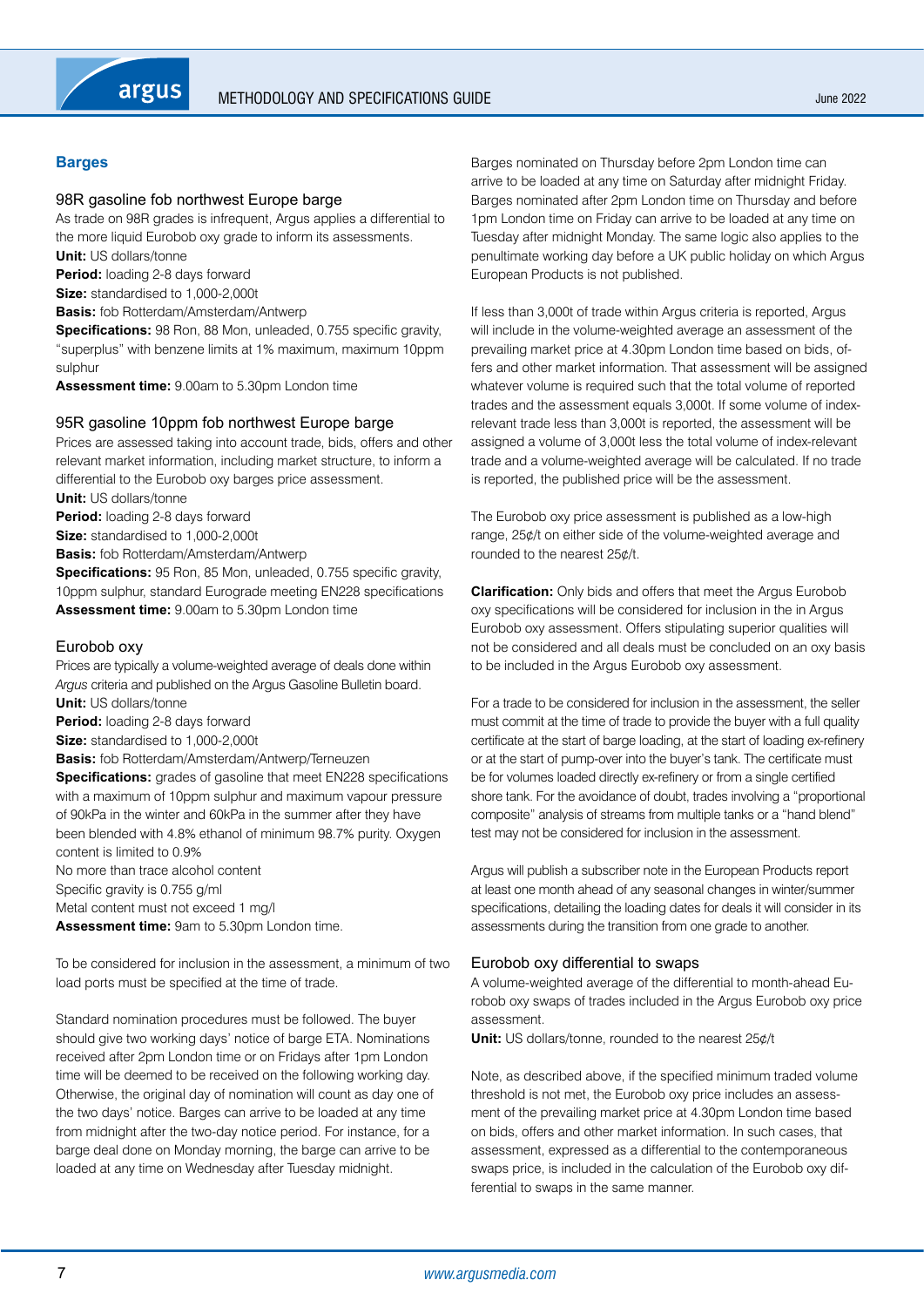## Eurobob non-oxy

Prices are typically a volume-weighted average of deals done within Argus criteria and published on the Argus Gasoline Bulletin board. **Unit:** US dollars/tonne

**Period:** loading 2-8 days forward

**Size:** standardised to 1,000-2,000t

**Basis:** fob Rotterdam/Amsterdam/Antwerp/Terneuzen

**Specifications:** grades of gasoline that meet EN228 specifications with a maximum of 10ppm sulphur and maximum vapour pressure of 90kPa in the winter and 60kPa in the summer after they have been blended with 9.7% ethanol of 98.7% purity. **Assessment time:** 9.00am to 5.30pm London time.

To be considered for inclusion in the assessment, a minimum of two load ports must be specified at the time of trade.

Standard nomination procedures must be followed. The buyer should give two working days' notice of the barge ETA. Nominations received after 2pm London time or on Fridays after 1pm London time will be deemed to be received on the following working day. Otherwise, the original day of nomination will count as day one of the two days' notice. Barges can arrive to be loaded at any time from midnight after the two-day notice period. For instance, for a barge deal done on Monday morning, the barge can arrive to be loaded at any time on Wednesday after Tuesday midnight.

Barges nominated on Thursday before 2pm London time can arrive to be loaded at any time on Saturday after midnight Friday. Barges nominated after 2pm London time on Thursday and before 1pm London time on Friday can arrive to be loaded at any time on Tuesday after midnight Monday. The same logic also applies to the penultimate working day before a UK public holiday on which Argus European Products is not published.

If less than 3,000t of trade within Argus' criteria is reported, Argus will include in the volume-weighted average an assessment of the prevailing market price at 4:30pm London time based on bids, offers and other market data. That assessment will be assigned whatever volume is required such that the total volume of reported trades and the assessment equals 3,000t. If some volume of indexrelevant trade less than 3,000t is reported, the assessment will be assigned a volume of 3,000t less the total volume of index-relevant trade and a volume-weighted average will be calculated. If no trade is reported, the published price will be the assessment.

The Eurobob non-oxy price assessment is published as a low-high range, 25¢/t on either side of the volume-weighted average and rounded to the nearest 25¢/t.

**Clarification:** Only bids and offers that meet the Argus Eurobob non-oxy specifications will be considered for inclusion in the Argus Eurobob non-oxy assessment. Offers stipulating superior qualities will not be considered and all deals must be concluded on a nonoxy basis to be included in the Argus Eurobob non-oxy assessment.

For a trade to be considered for inclusion in the assessment, the seller must commit at the time of trade to provide the buyer with

a full quality certificate at the start of barge loading, at the start of loading ex-refinery or at the start of pump-over into the buyer's tank. The certificate must be for volumes loaded directly ex-refinery or from a single certified shore tank. For the avoidance of doubt, trades involving a "proportional composite" analysis of streams from multiple tanks or a "hand blend" test may not be considered for inclusion in the assessment.

Argus will publish a subscriber note in the Argus European Products report at least one month ahead of any seasonal changes in winter/summer specifications, detailing the loading dates for deals it will consider in its assessments during the transition from one grade to another.

## Eurobob non-oxy differential to swaps

A volume-weighted average of the differential to month-ahead Eurobob oxy swaps of trades included in the Argus Eurobob non-oxy price assessment.

**Unit:** US dollars/tonne, rounded to the nearest 25¢/t

Note, as described above, if the specified minimum traded volume threshold is not met, the Eurobob non-oxy price includes an assessment of the prevailing market price at 4.30pm London time based on bids, offers and other market information. In such cases, that assessment, expressed as a differential to the contemporaneous swaps price, is included in the calculation of the Eurobob non-oxy differential to swaps in the same manner.

#### 91R gasoline fob northwest Europe barge

**Unit:** US dollars/tonne **Period:** loading 2-8 days forward **Size:** standardised to 1,000-2,000t **Basis:** fob Rotterdam/Amsterdam/Antwerp **Specifications:** 91 Ron, 82.5 Mon, unleaded, 0.745 specific gravity, benzene limits at 1% maximum, 10ppm sulphur, standard Eurograde **Assessment time:** 9.00am to 5.30pm London time.

#### MTBE fob northwest Europe barge

Argus publishes a daily MTBE factor and a high-low price range for MTBE.

The MTBE factor reflects the industry practice of pricing MTBE as a ratio or factor of the Eurobob oxy barge gasoline price as published in Argus European Products.

Fixed-price MTBE trade will be converted to a ratio by dividing the MTBE price by the Eurobob oxy barge price assessment on the day of trade.

The daily high-low range for MTBE is calculated by multiplying the MTBE factor for the day by the high and low prices for Eurobob oxy barge as published in Argus European Products.

**Unit:** US dollars/tonne **Period:** loading 2-15 days forward **Size:** standardised to 1,000t **Basis:** fob Rotterdam. **Specifications:** European grade, 98% purity.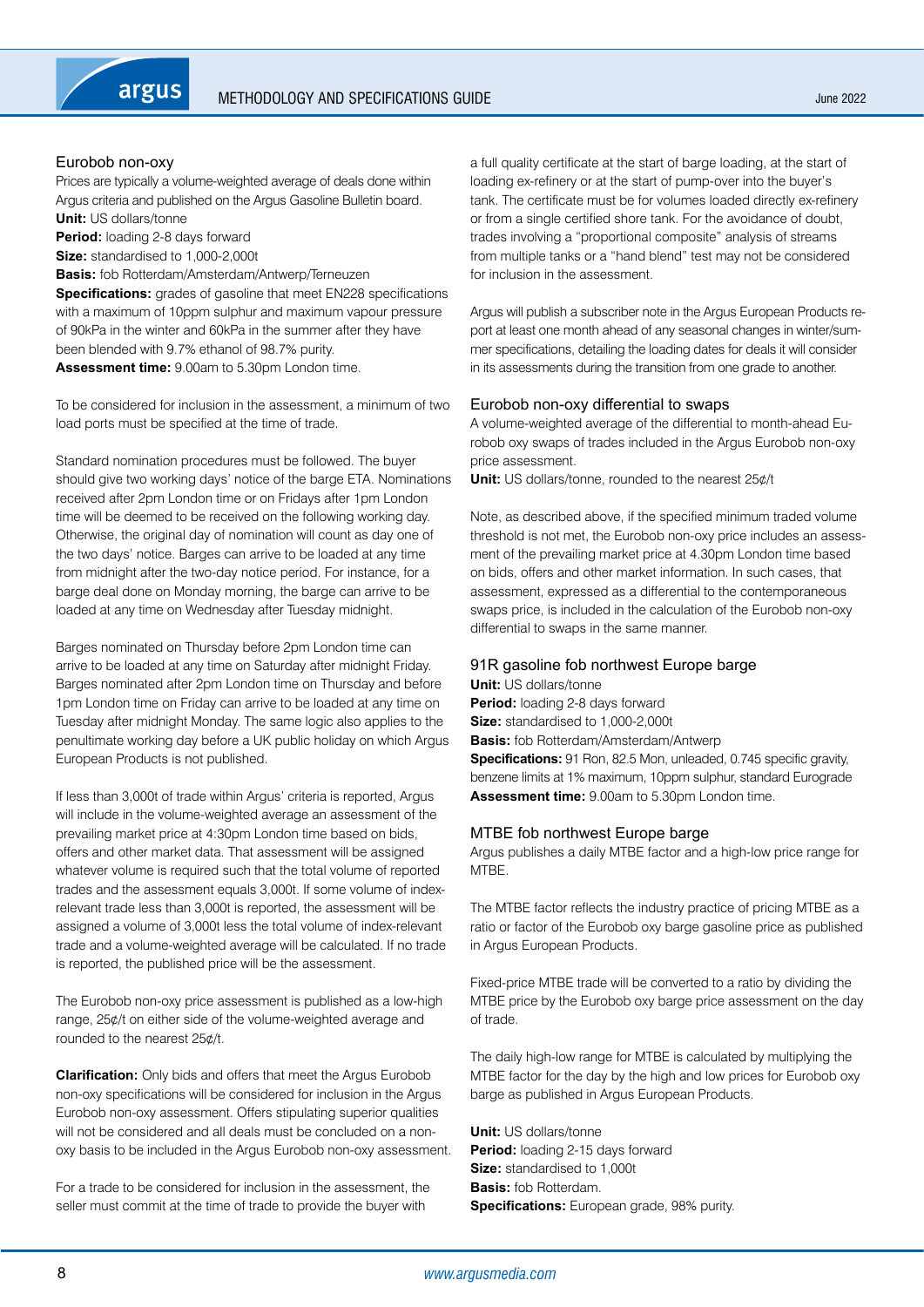<span id="page-8-0"></span>

## ETBE fob northwest Europe barge

Argus publishes a daily ETBE price, assessed as a differential to MTBE. **Unit:** US dollars/tonne **Period:** loading 2-15 days forward **Size:** standardised to 1,000t **Basis:** fob Rotterdam. **Specifications:** European grade, 95% purity.

# Naphtha 65 para fob northwest Europe barge

## **Quality**

Argus assesses material meeting the following specifications. Pipeline specification or grades with a paraffinic content of more than 70 paraffins may command a premium or discount to typical open spec grades and this differential, determined by Argus, may be factored into price assessments when they trade.

| <b>Specifications</b>   |            |                |
|-------------------------|------------|----------------|
| Specific gravity        | At 15°C    | Max 0.735      |
| Vapour pressure         | PSI        | Max 12.5       |
| Colour                  | Saybolt    | Min plus 20    |
| Lead                    | PPB        | <b>Max 50</b>  |
| Sulphur                 | <b>PPM</b> | Max 500        |
| <b>IBP</b>              | °C         | <b>Min 30</b>  |
| <b>FBP</b>              | °C         | Max 180        |
| Paraffins               | % vol      | <b>Min 65</b>  |
| Olefins                 | % vol      | Max 1          |
| Naphthenes              | % vol      | To be reported |
| Aromatics               | % vol      | To be reported |
| <b>Total chlorines</b>  | <b>PPM</b> | <b>Max 10</b>  |
| <b>MTBE</b>             | <b>PPM</b> | Max 50         |
| Hydrogen sulphide       | <b>PPM</b> | <b>Max 10</b>  |
| Mercaptans              | <b>PPM</b> | To be reported |
| Mercury                 | PPB        | Max 5          |
| Total oxygenate content | <b>PPM</b> | Max 100        |

#### **Period**

To be considered for inclusion in the assessment, market information must be for barges loading 3-30 days ahead of the day of assessment

#### **Assessment timing**

Argus will consider for inclusion in the assessment all relevant market activity between 4.00pm-4.30pm London time.

#### **Volumes**

Barges of 1,000-5,000t will be considered for inclusion in the fob FARAG assessment.

## **Unit**

All prices are in \$/tonne

## **Location**

Location will be fob Flushing, Amsterdam, Rotterdam, Antwerp or Ghent (FARAG)

## **Ice Brent differentials**

Confirmed trade conducted via the AOM platform is converted to a differential to front-month Ice Brent futures prices using the prevailing futures market price at the time of trade. Those differentials are converted back to fixed-price Naphtha trades for assessment purposes using the front-month Ice Brent futures price at 4.30pm London time.

## **Nominations**

Standard nomination procedures must be followed. The buyer should give two working days' notice of barge ETA. Nominations received after 2pm London time or on Fridays after 1pm London time will be deemed to be received on the following working day. Otherwise, the original day of nomination will count as day one of the two days' notice. Barges can arrive to be loaded at any time from midnight after the two-day notice period. For instance, for a barge deal done on Monday morning, the barge can arrive to be loaded at any time on Wednesday after Tuesday midnight.

# **West Mediterranean**

## 95R gasoline 10ppm fob west Mediterranean

Prices are assessed taking into account Mediterranean cargo trade, bids, offers and other relevant market information, to inform a differential to the Eurobob oxy barges price assessment.

**Unit:** US dollars/tonne

**Period:** loading 5-15 days forward

**Size:** standardised to 20,000-30,000t

The basis is fob western Mediterranean

**Specifications:** 95 Ron, unleaded, 10ppm sulphur, standard Eurograde (Spanish, Italian and French grades), 0.755 specific gravity, maximum 1% benzene

**Assessment time:** 9.00am to 5.30pm London time

# Naphtha 65 para fob west Mediterranean

Prices are constructed by netting back from the Argus naphtha 65 para cif northwest Europe assessment using an Argus Mediterranean to northwest Europe freight assessment modified by *Argus* according to regional market conditions.

The Mediterranean to UK Continent freight cost will be based on current spot freight rates (WS100 rates) as they apply to an average of specific routes. These routes are Alexandria to Rotterdam, Skikda to Hamburg and Ras Lanuf to Antwerp for 30,000t naphtha vessels. **Unit:** US dollars/tonne

**Period:** loading 5-15 days forward **Size:** standardised to 10,000-25,000t **Specifications:** 65-70% paraffins. **Assessment time:** 8.30am to 5.30pm London time.

# 95R gasoline 10ppm cif west Mediterranean

Prices are assessed as a net-forward from the 95R gasoline 10ppm fob Med cargo price assessment, using an Argus cross-Mediterranean freight assessment.

**Unit:** US dollars/tonne

**Period:** delivery 5-15 days forward.

**Size:** standardised to 20,000-30,000t.

**Basis:** cif Lavera/Genoa calculated by adding to the fob western Mediterranean an assessment of spot freight. The spot freight is the cross-Mediterranean WS100 rate applied to an average of Skikda to Genoa, Zawia to Lavera and Alexandria to Genoa for 30,000t vessels. **Specifications:** 95 Ron, unleaded, 10ppm sulphur, standard Eurograde (Spanish, Italian and French grades), 0.755 specific gravity, maximum 1% benzene

**Assessment time:** 9.00am to 5.30pm London time.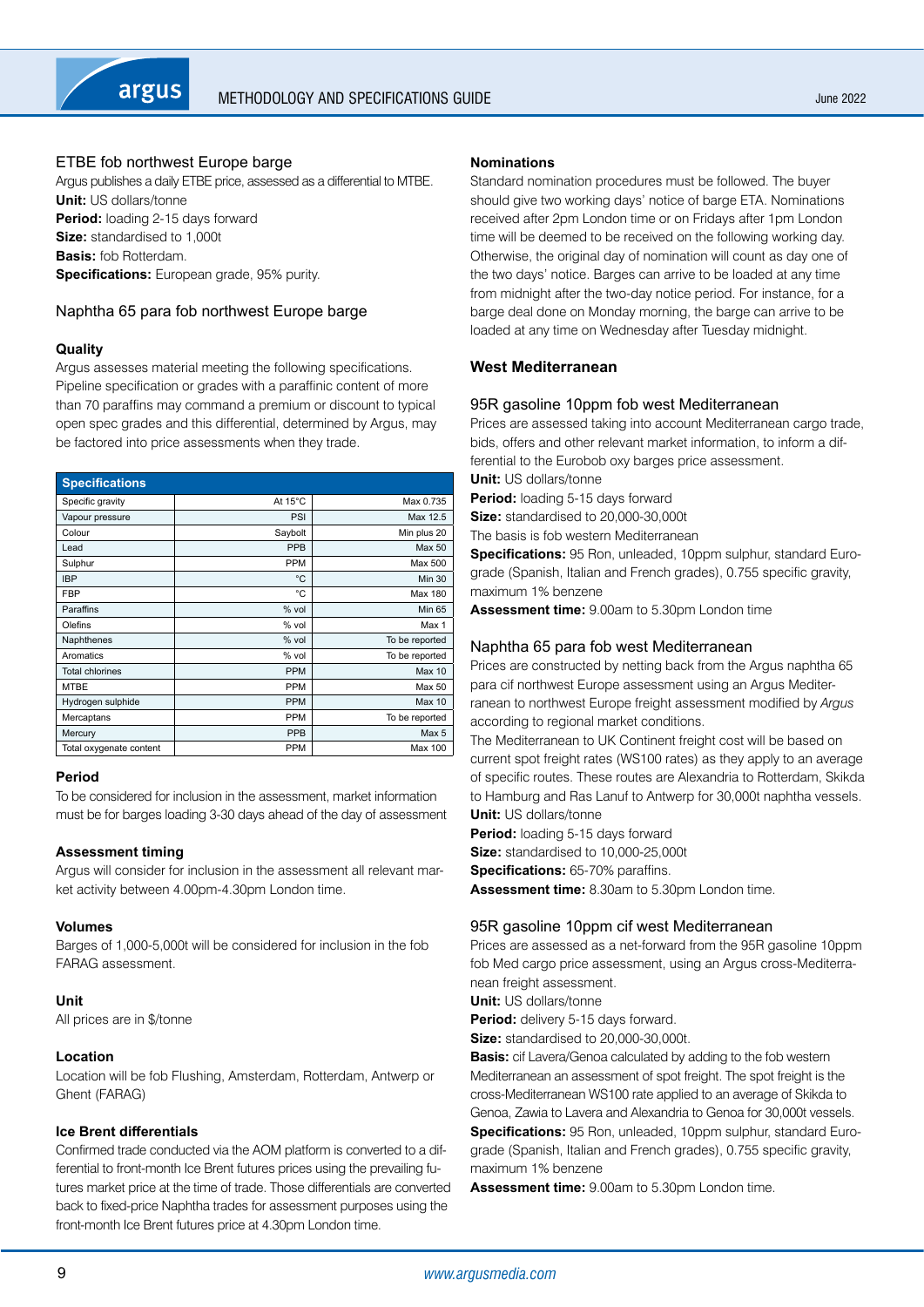# <span id="page-9-0"></span>Naphtha 65 para cif west Mediterranean

**Unit:** US dollars/tonne

Period: delivery 5-15 days forward.

**Size:**standardised to 10,000-25,000t.

**Basis:** cif Lavera/Genoa constructed by adding an Argus assessment for cross-Mediterranean freight to the naphtha 65 paraffinic fob west Mediterranean assessment modified by *Argus* according to regional market conditions. The cross-Mediterranean freight cost will be based on current spot freight rates (WS 100 rates) as they apply to an average of specific routes. These routes are Skikda to Genoa, Zawia to Lavera and Alexandria to Genoa for 30,000t naphtha vessels. **Specifications:** 65-70% paraffins.

**Assessment time:** 8.30am to 5.30pm London time.

# **Middle distillates**

# **Northwest Europe**

## **Cargoes**

## Jet fob northwest Europe cargo

Prices are assessed by netting back from the Argus jet cif northwest Europe price using a UK Continental freight cost modified by *Argus* according to market conditions. The UK Continental freight cost will be based on current spot freight rates (WS100 rates) as they apply to an average of specific routes. These routes are Brofjorden to Rotterdam, Coryton to Le Havre and Le Havre to Hamburg for 30,000t vessels. **Unit: US dollars/tonne** 

**Period:** loading 10-25 days forward.

**Size:** standardised to 30,000t.

**Basis:** fob northwest Europe.

**Specifications:** Defstan 91-091 latest issue, 0.800 specific gravity, EU qualified.

**Assessment time:** is 8.30am to 5.30pm London time.

## Diesel French 10ppm fob northwest Europe cargo

Diesel 10ppm sulphur

Prices are netted back from the Argus diesel 10ppm cif northwest Europe price using UK Continental freight as assessed by *Argus* modified by any relevant market considerations. The UK Continental freight cost will be based on current spot freight rates (WS100 rates) as they apply to an average of specific routes. These routes are Brofjorden to Rotterdam, Coryton to Le Havre and Le Havre to Hamburg for 30,000t vessels.

**Unit:** US dollars/tonne

**Period:** loading 10-25 days forward **Size:** standardised to 25,000-30,000t

**Basis:** fob northwest Europe

**Specifications:** 10ppm sulphur, minimum 51 cetane number, maximum 0.001% sulphur, up to 0.845 specific gravity, (in summer) plus 2°C cloud point, minus 4°C cold filter plugging point, (in winter) minus 5°C cloud point, minus 15°C cold filter plugging point. Price based on 0.845 maximum specific gravity at 15°C. **Assessment time:** 8.30am to 5.30pm London time.

# Diesel German 10ppm fob northwest Europe cargo

German diesel 10ppm sulphur

Prices are netted back from the Argus German diesel 10ppm cif price using UK Continental freight as assessed by *Argus* modified by any relevant market considerations. The UK Continental freight cost will be based on current spot freight rates (WS100 rates) as they apply to an average of specific routes. These routes are Brofjorden to Rotterdam, Coryton to Le Havre and Le Havre to Hamburg for 30,000t vessels.

**Unit:** US dollars/tonne

**Period:** loading 10-25 days forward

**Size:** is standardised to 25,000-30,000t

**Basis:** fob northwest Europe

**Specifications:** 10ppm sulphur, minimum 51 cetane number, prices exclude WASA (wax anti-settling additive), up to 0.845 specific gravity, (in summer) plus 5°C cloud point, minus 2°C cold filter plugging point, (in winter) minus 7°C cloud point, minus 22°C cold filter plugging point, (intermediate quality) minus 3°C cloud point, minus 13°C cold filter plugging point.

Price based on 0.845 maximum specific gravity at 15°C. **Assessment time:** 8.30am to 5.30pm London time.

## Heating oil French 0.1%S fob northwest Europe cargo

Prices are netted back from the Argus Heating Oil cif price using UK Continental freight as assessed by *Argus* modified by any relevant market considerations. The UK Continental freight cost will be based on current spot freight rates (WS100 rates) as they apply to an average of specific routes. These routes are Brofjorden to Rotterdam, Coryton to Le Havre and Le Havre to Hamburg for 30,000t vessels.

**Unit:** US dollars/tonne

Period: loading 10-25 days forward

**Size:** standardised to 25,000-30,000t

**Basis:** fob northwest Europe

**Specifications:** French heating grade, minimum 40 cetane number, plus 2°C cloud point, minus 4°C cold filter plugging point and minus 9°C pour point, maximum 0.1% sulphur. Price based on 0.845 specific gravity.

**Assessment time:** 8.30am to 5.30pm London time

#### Jet cif northwest Europe cargo

Prices are assessed as a differential to Ice front-month gasoil. Prices are published as a differential and as an outright price based on the assessed differential and the Ice front-month gasoil settlement. **Unit:** US dollars/tonne

**Period:** delivery 10-25 days forward

**Size:** standardised to 30,000t

**Basis:** cif northwest Europe standardised to Rotterdam.

**Specifications:** Defstan 91-091 latest issue, 0.800 specific gravity, EU qualified.

**Assessment time:** 8.30am to 5.30pm London time.

# UK ULSD cif northwest Europe cargo

UK ultra-low sulphur diesel 10ppm sulphur. Prices are calculated using an Ice settlement price as published by the Intercontinental Exchange as a base price. **Unit:** US dollars/tonne **Period:** delivery 10-25 days forward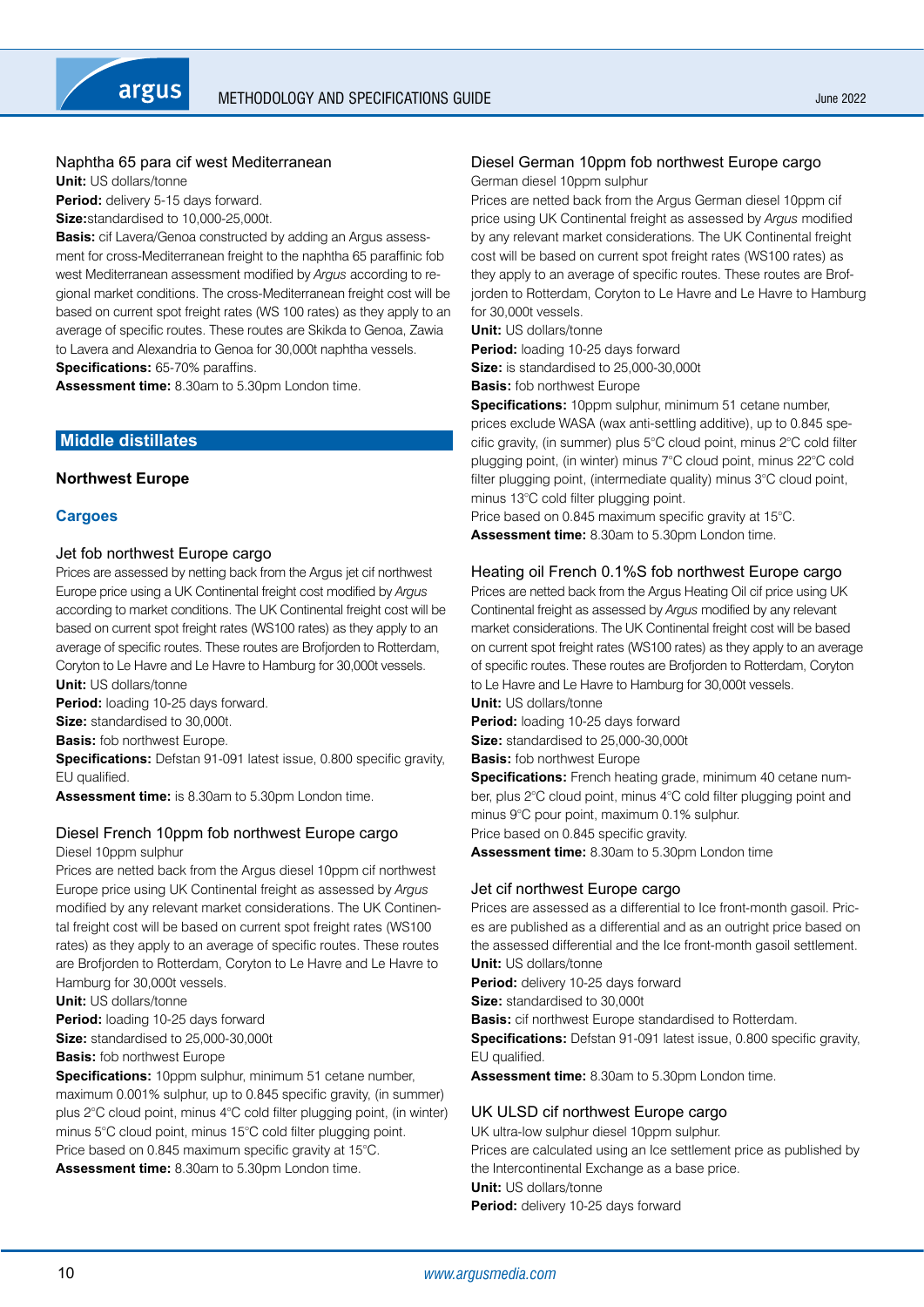<span id="page-10-0"></span>

**Size:** standardised to 25,000-30,000t

**Basis:** cif UK Thames Estuary

**Specifications:** 10ppm sulphur, 0.845 maximum specific gravity at  $15^{\circ}$ C

**Assessment time:** 8.30am to 5.30pm London time.

# Diesel French 10ppm cif northwest Europe cargo

Diesel 10ppm sulphur

Prices are calculated using an Ice settlement price as published by the Intercontinental Exchange as a base price.

**Unit: US dollars/tonne** 

**Period:** delivery 10-25 days forward

**Size:** standardised to 25,000-30,000t.

**Basis:** cif Le Havre.

**Specifications:** 10ppm sulphur, minimum 51 cetane number, maximum 0.001% sulphur, up to 0.845 specific gravity, (in summer) plus 2°C cloud point, minus 4°C cold filter plugging point, (in winter) minus 5°C cloud point, minus 15°C cold filter plugging point. Price based on 0.845 maximum specific gravity at 15°C **Assessment time:** 8.30am to 5.30pm London time.

# Diesel French 10ppm cif ARA cargo

Diesel 10ppm sulphur

Prices are calculated using an Ice settlement price as published by the Intercontinental Exchange as a base price.

**Unit:** US dollars/tonne **Period:** delivery 10-25 days forward

**Size:** standardised to 25,000-30,000t

# **Basis:** cif ARA

**Specifications:** 10ppm sulphur, minimum 51 cetane number, maximum 0.001% sulphur, up to 0.845 specific gravity, (in summer) plus 2°C cloud point, minus 4°C cold filter plugging point, (in winter) minus 5°C cloud point, minus 15°C cold filter plugging point. Price based on 0.845 maximum specific gravity at 15°C **Assessment time:** 8.30am to 5.30pm London time.

# Diesel French 10ppm cif ARA cargo (restricted origin):

Prices are assessed as a differential to Ice gasoil futures. Outright prices are calculated as the assessed differential plus the Ice futures settlement price.

**Origin:** non-Russian

**Unit:** US dollars/tonne

**Period:** delivery 10-25 days forward

**Size:** full or part cargoes of 30,000-60,000t

**Basis:** cif Amsterdam-Rotterdam-Antwerp (ARA). Information about trade into ports in a wider region including but not limited to Hamburg-Bordeaux, German Baltic Sea, Poland and the UK may be considered for inclusion in the assessment

**Specifications:** 10ppm sulphur, minimum 51 cetane number, maximum 0.001% sulphur, up to 0.845 specific gravity, (in summer) plus 2°C cloud point, minus 4°C cold filter plugging point, (in winter) minus 5°C cloud point, minus 15°C cold filter plugging point. Price based on 0.845 maximum specific gravity at 15°C. Bids, offers and transactions for other 10ppm grades, such as UK or German specifications may be considered for inclusion in the assessment. **Assessment time:** 8.30am to 4.30pm London time

# Diesel German 10ppm cif Hamburg cargo

German diesel 10ppm sulphur

Prices are calculated using an Ice settlement price as published by the Intercontinental Exchange as a base price.

**Unit:** US dollars/tonne

Period: delivery 10-25 days forward

**Size:** standardised to 30,000t

## **Basis:** cif Hamburg

**Specifications:** 10ppm sulphur, minimum 51 cetane number, prices exclude WASA (wax anti-settling additive), up to 0.845 specific gravity, (in summer) plus 5°C cloud point, minus 2°C cold filter plugging point, (in winter) minus 7°C cloud point, minus 22°C cold filter plugging point, (intermediate quality) minus 3°C cloud point, minus 13°C cold filter plugging point

Price based on 0.845 maximum specific gravity at 15°C

**Assessment time:** 8.30am to 5.30pm London time

Market information about activity at ports including but not limited to Bremen, Hamburg, Kiel, Rostock and Wilhelmshaven will be considered for inclusion in the assessment after adjustment for location and cargo size.

# Heating oil French 0.1%S cif northwest Europe cargo

Prices are calculated using an Ice settlement price as published by the Intercontinental Exchange as a base price.

**Unit:** US dollars/tonne

**Period:** delivery 10-25 days forward.

**Size:** standardised to 25,000-30,000t.

**Basis:** cif Le Havre.

The specifications are French heating grade, minimum 40 cetane number, plus 2°C cloud point, minus 4°C cold filter plugging point and minus 9°C pour point, maximum 0.1% sulphur. Price based on 0.845 specific gravity.

**Assessment time:** 8.30am to 5.30pm London time.

# **Barges**

# Jet fob northwest Europe barge

Prices are assessed as a differential to Ice front-month gasoil. Prices are published as a differential and as an outright price based on the assessed differential and the Ice front-month gasoil settlement. Typically the assessment is a volume-weighted average of deals concluded on an exchange-for-physical basis.

When no confirmed exchange-for-physical deals are concluded, Argus will use exchange-for-physical bids and offers to inform its assessment. If a sufficient number of bids and offers populate the market, then the highest bid and the lowest offer can be assumed to define the boundaries between which a deal could be transacted.

When there is an insufficient number of bids and offers, comparative metrics may also inform the assessment. The relative values between compared commodities are readily discussed in the market and can be discovered through dialogue with market participants, including:

• Analysis of prices in forward markets for a physically deliverable commodity that allow extrapolation of value into the prompt timing for the commodity assessed.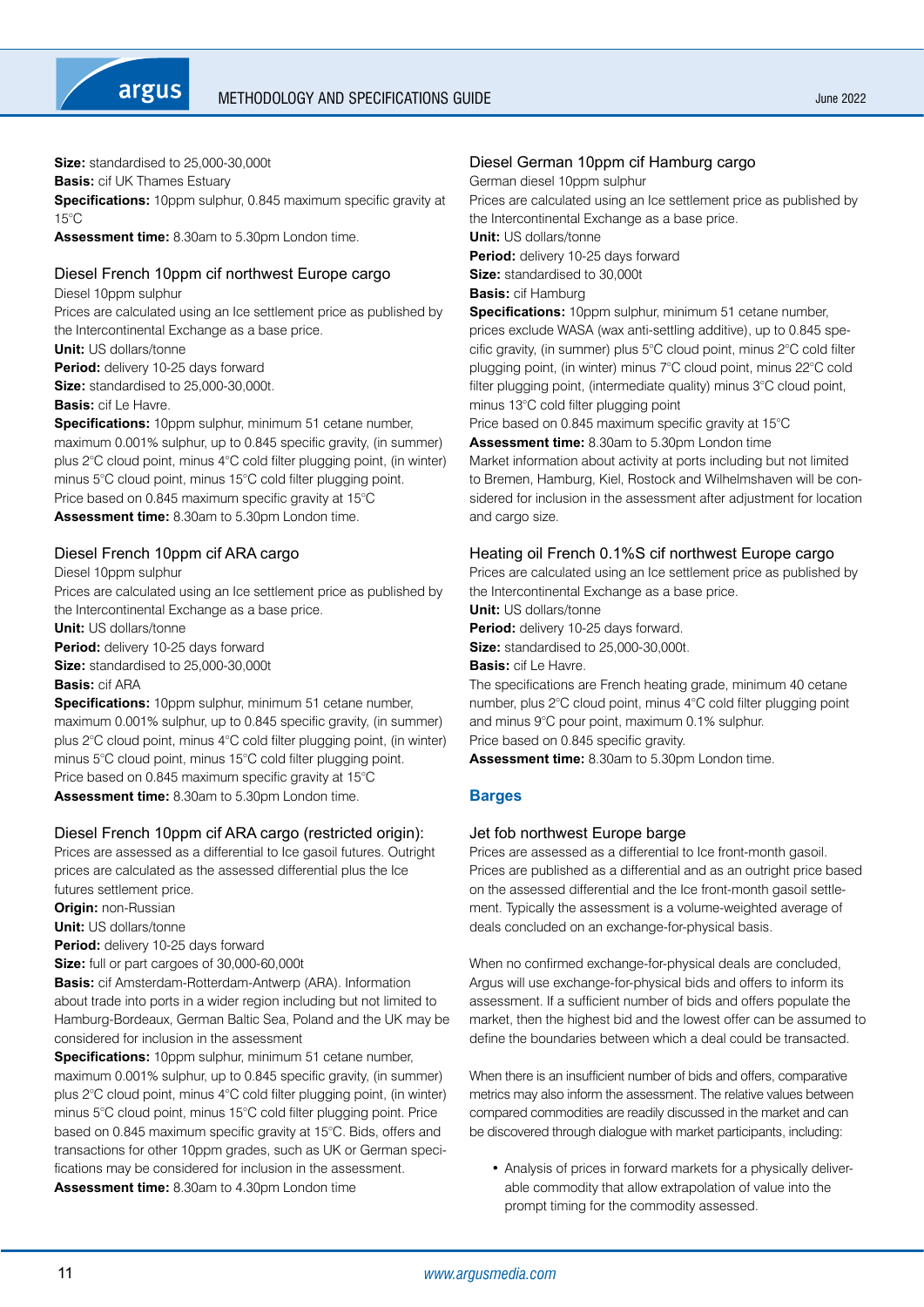<span id="page-11-0"></span>• Comparison to trade in the same commodity but in a different modality (as in barge versus oceangoing vessel) or in a different total volume (as in full cargo load versus partial cargo load).

#### **Unit:** US dollars/tonne

**Period:** loading 2-8 days forward, not including weekends **Size:** standardised to 2,000-5,000t. Trades for unusual quantities may be adjusted to reflect values for 2,000-5,000t

**Basis:** fob Rotterdam/Amsterdam/Antwerp/Flushing/Ghent (FARAG) at the seller's option. Bids, offers and trades for a different combination of these ports will be considered for inclusion in the assessment if the port restriction does not affect the price or if Argus can suitably adjust the price to a fob FARAG basis with loading at the seller's option. **Specifications:** Defstan 91-091 latest issue, 0.800 specific gravity, EU qualified

**Assessment time:** 8.30am to 5.30pm London time

## Diesel German 10ppm fob northwest Europe barge

German diesel 10ppm sulphur.

Prices are calculated using an Ice settlement price as published by the Intercontinental Exchange as a base price. Typically the assessment is a volume-weighted average of deals concluded on an exchange-for-physical basis.

**Unit:** US dollars/tonne

**Period:** loading 2-15 days forward

**Size:** standardised to 1,000-2,000t. Trades for unusual quantities may be adjusted to reflect values for 1,000-2,000t

**Basis:** fob Rotterdam/Amsterdam/Antwerp

**Specifications:** 10ppm sulphur, minimum 51 cetane number, prices exclude WASA (wax anti-settling additive), up to 0.845 specific gravity, (in summer) plus 5°C cloud point, minus 2°C cold filter plugging point, (in winter) minus 7°C cloud point, minus 22°C cold filter plugging point, (intermediate quality) minus 3°C cloud point, minus 13°C cold filter plugging point

Prices based on 0.845 specific gravity

**Assessment time:** is 8.30am to 5.30pm London time

# Heating oil German 0.1%S fob northwest Europe barge

Prices are calculated using an Ice settlement price as published by the Intercontinental Exchange as a base price.

Typically the assessment is a volume-weighted average of deals concluded on an exchange-for-physical basis.

**Unit:** US dollars/tonne

**Pricing period:** loading 2-15 days forward

**Size:** standardised to 1,000-2,000t. Trades for unusual quantities may be adjusted to reflect values for 1,000-2,000t

**Basis:** fob Rotterdam/Amsterdam/Antwerp

**Specifications:** German grade, 0.845 specific gravity, 0.1% sulphur, (in summer) typically plus 3°C cloud point, minus 7°C cold filter plugging point and (in winter) 1°C cloud point, minus 11°C cold filter plugging point

**Assessment time:** 8.30am to 5.30pm London time

## Marine gasoil 0.1%S fob northwest Europe barge

Published and assessed as an outright price and as differentials to the first and second month Ice gasoil futures settlement prices as published by the Intercontinental Exchange.

**Unit:** US dollars/tonne

**Period:** loading 10-30 days forward

**Size:** 1,000–5,000t. Trades for unusual quantities may be adjusted to reflect values for 1,000-5,000t

**Basis:** fob Rotterdam/Amsterdam/Antwerp

**Specifications:** maximum 0.1% sulphur, 0.89 specific gravity, meeting ISO 8217 2010 DMA quality specifications, with dyeing at the buyer's option and seller's cost

**Assessment time:** 8:30am to 5:30pm London time

## Heating oil German 50ppm fob Northwest Europe barge

Prices are calculated using an Ice settlement price as published by the Intercontinental Exchange as a base price.

Typically the assessment is a volume-weighted average of deals concluded on an exchange-for-physical basis.

**Unit:** US dollars/tonne

**Period:** loading 2-15 days forward

**Size:** standardised to 1,000-2,000t. Trades for unusual quantities may be adjusted to reflect values for 1,000-2,000t

**Basis:** fob Rotterdam/Amsterdam/Antwerp

**Specifications:** German grade, 0.845 specific gravity, 0.005% sulphur, (in summer) typically plus 3°C cloud point, minus 7°C cold filter plugging point, (in winter) plus 1°C cloud point, minus 11°C cold filter plugging point

**Assessment time:** 8.30am to 5.30pm London time.

# **West Mediterranean**

#### Jet fob west Mediterranean

Jet Mediterranean fob assessments are a netback from northwest Europe calculated using an Argus assessment of the west Mediterranean to northwest Europe freight costs modified by *Argus* according to regional market conditions.

The Mediterranean to UK Continent freight cost will be based on current spot freight rates (WS100 rates) as they apply to an average of specific routes. These routes are Santa Panagia Bay to Rotterdam, Milazzo to Le Havre and Ras Lanuf to Antwerp for 30,000t vessels. **Unit:** US dollars/tonne

**Period:** loading 10-25 days forward

**Size:** standardised to 30,000t

**Specifications:** Defstan 91-091 latest issue, 0.800 specific gravity,

EU qualified

**Assessment time:** 8.30am to 5.30pm London time

The differential between fob Mediterranean jet and cif Mediterranean jet assessments is published separately.

#### Diesel French 10ppm fob west Mediterranean

## Diesel 10ppm sulphur

Prices are calculated subtracting an Argus assessment of cross-Mediterranean freight from the Argus Diesel 10ppm cif assessment modified by *Argus* according to regional market conditions. The cross-Mediterranean freight cost will be based on current spot freight rates (WS100 rates) as they apply to an average of specific routes. These routes are Skikda to Genoa, Zawia to Lavera and Alexandria to Genoa for 30,000t vessels.

**Unit:** US dollars/tonne

Period: loading 10-25 days forward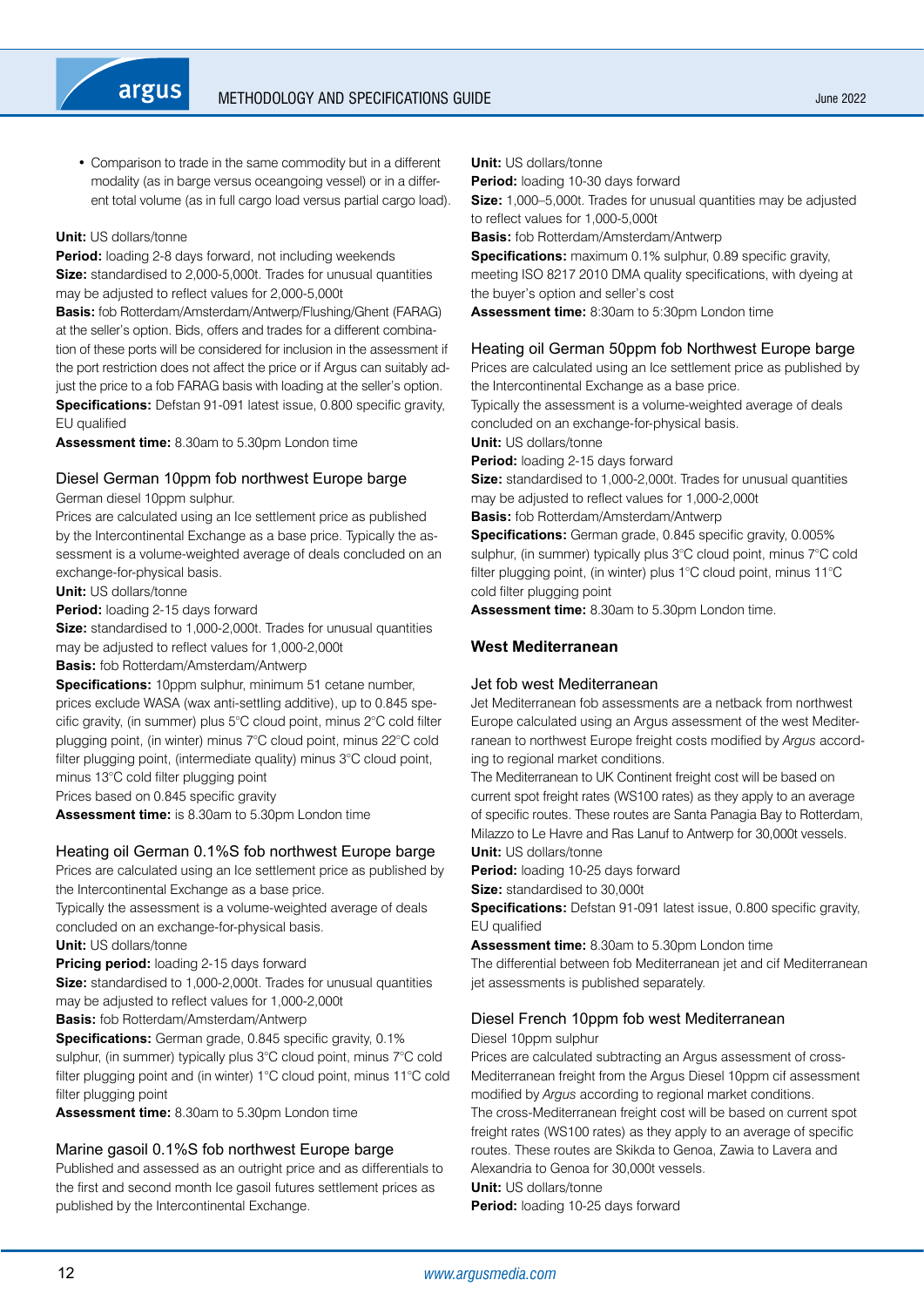<span id="page-12-0"></span>

June 2022

**Size:** standardised to 25,000-30,000t **Basis:** fob Italian Isles

**Specifications:**maximum 0.005% sulphur, minimum 51 cetane number, up to 0.845 specific gravity, (in summer) plus 2°C cloud point, minus 4°C cold filter plugging point, (in winter) minus 5°C cloud point, minus 15°C cold filter plugging point Price based on 0.845 maximum specific gravity at 15°C **Assessment time:** 8.30am to 5.30pm London time

# Heating oil French 0.1%S fob west Mediterranean

Prices are calculated subtracting an Argus assessment of cross-Mediterranean freight from the Argus Heating Oil cif assessment modified by *Argus* according to regional market conditions. The cross-Mediterranean freight cost will be based on current spot freight rates (WS100 rates) as they apply to an average of specific routes. These routes are Skikda to Genoa, Zawia to Lavera and Alexandria to Genoa for 30,000t vessels.

**Unit: US dollars/tonne** 

Period: loading 10-25 days forward **Size:** standardised to 25,000-30,000t **Basis:** fob Italian Isles

**Specifications:** French heating grade, minimum 40 cetane number, plus 2°C cloud point, minus 4°C cold filter plugging point and minus 9°C pour point, maximum 0.1% sulphur

Price based on 0.845 specific gravity

**Assessment time:** 8.30am to 5.30pm London time

## Jet cif west Mediterranean

The cif west Mediterranean jet price assessment is published as a differential to Ice front-month gasoil and as an outright price. The price is typically based on indications of trade, bids and offers expressed as a differential to Ice gasoil or as a differential to cif northwest Europe jet cargo prices. Prices are assessed on a cif Genoa/Lavera basis. Bids, offers and trades for jet fuel cargoes delivered to Barcelona and Fiumicino will be considered for inclusion in the assessment after adjustment to a cif Genoa/Lavera basis using the cost of freight. Premiums paid to jet fob Mediterranean assessments and freight-adjusted prices of jet fuel delivered to the eastern Mediterranean will also be considered for inclusion in the assessment. Part cargoes will also be considered.

**Unit:** US dollars/tonne

Period: delivery 10-25 days forward

**Size:** standardised to 25,000-30,000t

**Specifications:** Defstan 91-091 latest issue, 0.800 specific gravity, EU qualified

**Assessment time:** 8.30am to 5.30pm London time The differential between fob Mediterranean jet and cif Mediterranean jet assessments is published separately.

## Diesel French 10ppm cif west Mediterranean

Diesel 10ppm sulphur Prices are calculated using an Ice settlement price as published by the Intercontinental Exchange as a base price. **Period:** delivery 10-25 days forward **Size:** standardised to 25,000-30,000t **Basis:** is cif Lavera/Genoa **Specifications:** maximum 0.001% sulphur, minimum 51 cetane

number, up to 0.845 specific gravity, (in summer) plus 2°C cloud point, minus 4°C cold filter plugging point, (in winter) minus 5°C cloud point, minus 15°C cold filter plugging point Price based on maximum 0.845 specific gravity at 15°C **Assessment time:** 8.30am to 5.30pm London time

## Diesel 10ppm cif west Mediterranean diff to spot

Argus will publish a daily assessment that reflects traded premiums to spot assessments in the west Mediterranean for 25,000-30,000t cargoes.

## Diesel French 10ppm cif west Mediterranean (restricted origin)

Prices are assessed as a differential to Ice gasoil futures. Outright prices are calculated as the assessed differential plus the Ice futures settlement price.

**Origin:** non-Russian

**Unit:** US dollars/tonne

**Period:** delivery 10-25 days forward

**Size:** full or part cargoes of 30,000-60,000t, standardized to 30,000t **Basis:** cif Lavera. Information about trade into ports in a wider region including but not limited to Fos, Sete, La Nouvelle, Barcelona, Genoa, Naples and Fiumicino may be considered for inclusion in the assessment

**Specifications:** maximum 0.001% sulphur, minimum 51 cetane number, up to 0.845 specific gravity, (in summer) plus 2°C cloud point, minus 4°C cold filter plugging point, (in winter) minus 5°C cloud point, minus 15°C cold filter plugging point Price based on maximum 0.845 specific gravity at 15°C **Assessment time:** 8.30am to 4.30pm London time

## Heating oil French 0.1%S cif west Mediterranean

Prices are calculated using an Ice settlement price as published by the Intercontinental Exchange as a base price. **Unit:** US dollars/tonne **Period:** delivery 10-25 days forward **Size:** standardised to 25,000-30,000t **Basis:** cif Lavera/Genoa

# **Fuel oil and VGO**

## **Northwest Europe**

## **Cargoes**

Fuel oil 1%S fob northwest Europe cargo Fuel oil 1% sulphur **Unit:** US dollars/tonne **Period:** loading 10-25 days forward **Size:** standardised to 25,000-30,000t **Basis:** fob northwest Europe standardised to Rotterdam **Specifications:** maximum 1% sulphur, cracked, 380cst, 0.991 specific gravity, minimum 65°C flash **Assessment time:** is 8.30am to 5.30pm London time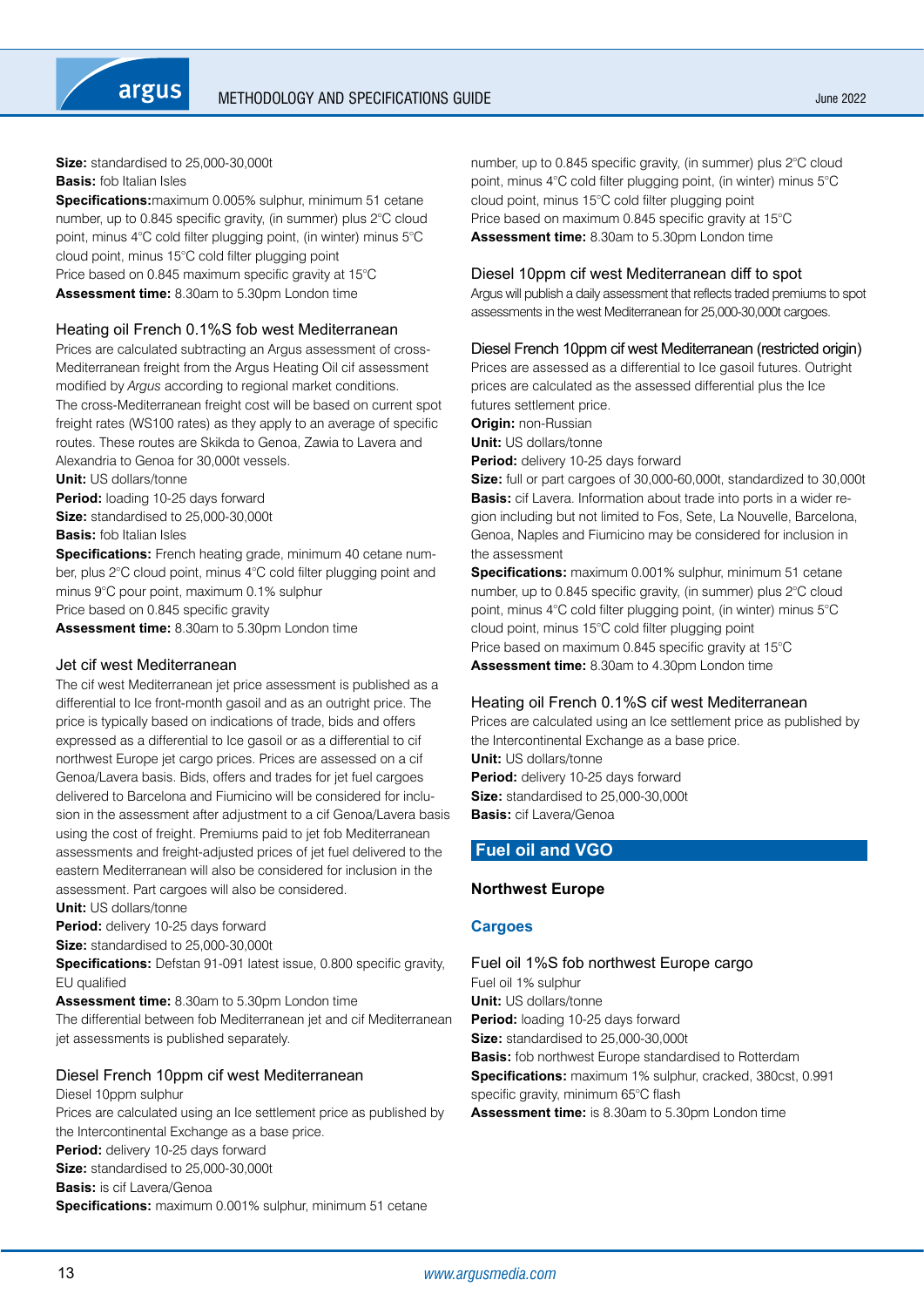# Fuel oil 3.5%S fob northwest Europe cargo

Fuel oil 3.5% sulphur

**Unit:** US dollars/tonne **Period:** loading 10-25 days forward

**Size:** standardised to 25,000-30,000t

**Basis:** fob northwest Europe calculated by subtracting spot freight from the 3.5% cif northwest Europe assessment. The spot freight is the current WS100 rate applied to an average of the Tallinn to Rotterdam, Ventspils to Antwerp and Tallinn to Hamburg routes for 30,000t vessels **Specifications:** maximum 3.5% sulphur, 380cst, 0.991 specific gravity, 300ppm maximum vanadium, H2S 2ppm **Assessment time:** 8.30am to 5.30pm London time

## Fuel oil straight-run 0.5%S fob northwest Europe cargo Straight run 0.5% fuel oil

The price is calculated as a differential to the Ice Brent 1 minute marker at 4.30pm London time and converted to US dollars/tonne at a rate of 6.85 bl/t. See the [Argus Crude methodology](https://www.argusmedia.com/-/media/Files/methodology/argus-crude.ashx) for details of the Ice Brent 1 minute marker price. Argus reserves the right to determine which Ice Brent contract month is used as the basis for the calculation, in line with market conditions.

**Unit:** US dollars/tonne **Period:** loading 5-15 days forward **Size:** standardised to 25,000-30,000t **Basis:** fob northwest Europe standardised to UK east coast

**Specifications:** maximum 0.5% sulphur

**Assessment time:** 8.30am to 5.30pm London time

# Fuel oil straight-run 0.5%S fob NWE cargo differential

Straight run 0.5% fuel oil The price differential for straight run 0.5% fuel oil is assessed at a differential to Intercontinental Exchange's Ice Brent crude futures price. **Unit:** US dollars/barrel **Period:** loading 5-15 days forward **Size:** standardised to 25,000-30,000t **Basis:** fob northwest Europe standardised to UK east coast **Specifications:** maximum 0.5% sulphur **Assessment time:** 8.30am to 5.30pm London time

# VGO 0.5%S fob northwest Europe cargo

Vacuum gasoil 0.5% sulphur

In the absence of confirmed trade within Europe, Argus will look at theoretical netback values to the US Gulf coast to help inform its price assessments in Europe.

Prices will also be published as a \$/bl differential to the Ice Brent 1 minute marker at 4.30pm London time and converted to US dollars/ tonne at a rate of 6.88853 bl/t. See the [Argus Crude methodology](https://www.argusmedia.com/-/media/Files/methodology/argus-crude.ashx) for details of the Ice Brent 1 minute marker price. Argus reserves the right to determine which Ice Brent contract month is used as the basis for the calculation, in line with market conditions.

**Unit:** US dollars/tonne

**Period:** loading 5-15 days forward **Size:** standardised to 25,000-30,000t

**Basis:** fob Rotterdam

**Specifications:** maximum 0.5% sulphur, less than 1ppm sodium, nickel, vanadium, less than 2ppm iron, typical 80-85°C aniline, typical 0.915 density, maximum 0.5% CCR, maximum 1,500ppm nitrogen **Assessment time:** 8.30am to 5.30pm London time.

# VGO 2%S fob northwest Europe cargo

Vacuum gasoil 2% sulphur

In the absence of confirmed trade within Europe, Argus will look at theoretical netback values to the US Gulf coast to help inform its price assessments in Europe.

Prices will also be published as a \$/bl differential to Ice Brent the Ice Brent 1 minute marker at 4.30pm London time and converted to US dollars/tonne at a rate of 6.81405 bl/t. See the [Argus Crude](https://www.argusmedia.com/-/media/Files/methodology/argus-crude.ashx)  [methodology](https://www.argusmedia.com/-/media/Files/methodology/argus-crude.ashx) for details of the Ice Brent 1 minute marker price. Argus reserves the right to determine which Ice Brent contract month is used as the basis for the calculation, in line with market conditions. **Unit:** US dollars/tonne

**Period:** loading 5-15 days forward **Size:** standardised to 25,000-30,000t **Basis:** fob Rotterdam area

**Specifications:** are maximum 2% sulphur, less than 1ppm sodium, nickel, less than 2ppm vanadium, iron, typical 75-80°C aniline, typical 0.925 density, maximum 0.5% CCR, maximum 1,700ppm nitrogen, maximum 700ppm asphaltenes **Assessment time:** 8.30am to 5.30pm London time.

# Fuel oil 1%S cif northwest Europe cargo

Fuel oil 1% sulphur

The price is calculated by adding a cross UK-Continent freight cost assessment to the fuel oil 1pc fob northwest Europe price assessment. The UK-Continent freight cost is based on current spot freight (WS100 rates) as they apply to an average of specific routes - Brofjorden to Rotterdam, Coryton to Le Havre, and Le Havre to Hamburg for 30,000t vessels.

**Unit:** US dollars/tonne

**Period:** delivery 10-25 days forward

**Size:** standardised to 25,000-30,000t

**Basis:** cif northwest Europe standardised to Rotterdam **Specifications:** maximum 1% sulphur, cracked, 380cst, 0.991 specific gravity, minimum 65°C flash

**Assessment time:** 8.30am to 5.30pm London time.

# Fuel oil 3.5%S cif northwest Europe cargo

Fuel oil 3.5% sulphur

In the absence of trade, talked differentials to the published volumeweighted average of 3.5pc barge values are used to assess values. **Unit:** US dollars/tonne

**Period:** delivery 10-25 days forward

**Size:** standardised to 25,000-30,000t

**Basis:** cif northwest Europe standardised to Rotterdam/UK Thames **Estuary** 

**Specifications:** maximum 3.5% sulphur, 380cst, 0.991 specific gravity, 300ppm maximum vanadium, H2S 2ppm **Assessment time:** 8.30am to 5.30pm London time

# Fuel oil straight-run M-100 fuel oil cif NWE cargo

Russian straight run M-100 fuel oil

The price differential for Russian straight run M-100 fuel oil is assessed at a differential to the vol-ume-weighted average of Rotterdam barges.

**Unit:** US dollars/tonne **Period:** delivery 5-15 days forward

**Size:** standardised to 25,000-30,000t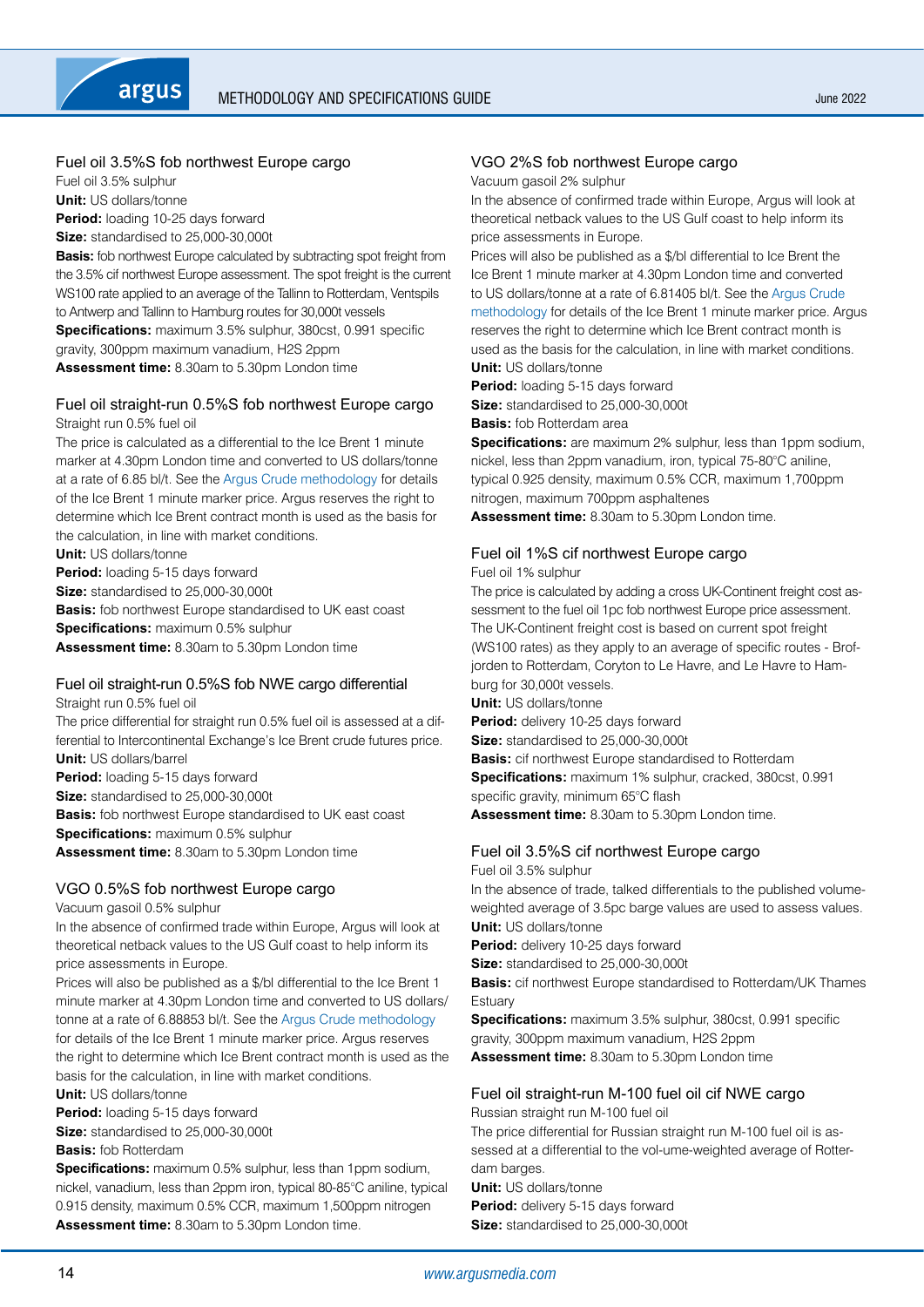<span id="page-14-0"></span>

**Basis:** cif northwest Europe standardised to Rotterdam **Specifications:** Russian high-sulphur straight-run fuel oil, typically maximum 3% sulphur, maximum viscosity 12°Engler at 80°C, xylene 26/30 maximum, toluene 30 maximum, pvalue 1.9/2.0 minimum, bromine 6 maximum

**Assessment time:** 8.30am to 5.30pm London time.

## VGO 0.5%S cif northwest Europe cargo

Vacuum gasoil 0.5% sulphur

**Unit:** US dollars/tonne

**Period:** delivery 5-15 days forward

**Size:** standardised to 25,000-30,000t

**Basis:** cif northwest Europe standardised to Amsterdam-Rotterdam-Antwerp

**Specifications:** maximum 0.5% sulphur, less than 1ppm sodium, nickel, vanadium, less than 2ppm iron, typical 80-85°C aniline, typical 0.915 density, maximum 0.5% CCR, maximum 1,500ppm nitrogen

**Assessment time:** is 8.30am to 5.30pm London time

## VGO 2%S cif northwest Europe cargo

Vacuum gasoil 2% sulphur

**Unit:** US dollars/tonne

**Period:** delivery 5-15 days forward

**Size:** standardised to 25,000-30,000t

**Basis:** cif northwest Europe standardised to Amsterdam-Rotterdam-Antwerp

**Specifications:** maximum 2.0% sulphur, less than 1ppm sodium, nickel, less than 2ppm vanadium, iron, typical 75-80°C aniline, typical 0.925 density, maximum 0.5% CCR, maximum 1,700ppm nitrogen, maximum 700ppm asphaltenes

**Assessment time:** 8.30am to 5.30pm London time.

# **Barges**

## Fuel oil 1%S fob northwest Europe barge

Fuel oil 1% sulphur

In the absence of trade, talked differentials to the published volumeweighted average of 3.5pc barge values are used to assess values. **Unit:** US dollars/tonne

**Period:** loading 3-15 days forward (Monday-Tuesday) and 5-15 days forward (Wednesday-Friday)

**Basis:** fob Rotterdam/Antwerp

**Size:** standardised to 1,000-2,000t

**Specifications:** maximum 1% sulphur, 380cst at 50°C, 0.991 specific gravity, minimum 65°C flash **Assessment time:** 8.30am to 5.30pm London time

## Fuel oil 3.5%S RMG fob northwest Europe barge

Fuel oil 3.5% sulphur **Unit:** US dollars/tonne **Period:** loading 3-15 days forward (Monday-Tuesday) and 5-15 days forward (Wednesday-Friday) **Basis:** fob Rotterdam **Size:** standardised to 1,000-2,000t **Specifications:** maximum 3.5% sulphur, 380cst at 50°C, 0.991 specific gravity, 50ppm silicon, 30ppm aluminium, 300ppm maximum

vanadium, H2S 2ppm

**Assessment time:** is 8.30am to 5.30pm London time

## Fuel oil VWA fob northwest Europe barge

The Argus Rotterdam high-sulphur fuel oil barge fob trade volumeweighted average (Argus HSFO VWA) is calculated from transactions reported to *Argus* for publication on the Argus Fuel Oil Bulletin Board.

The Argus HSFO VWA will be constructed from transactions concluded between 11.00am and 11.30am London time and 3.45pm and 4.45pm London time and reported to Argus by 11.30am and 4.45pm, respectively, for publication on the Argus Fuel Oil Bulletin Board. It is an arithmetic average of transactions that meet the specifications and requirements listed under Fuel oil 3.5% (*see above*).

Argus reserves the right not to include transactions reported to Argus within the Argus HSFO VWA at its discretion. Argus has an 11.30am and a 4.45pm London time cut-off point for the receipt of information. Argus reserves the right to discard any transaction for inclusion in the Argus HSFO VWA received after the cut-off points. Information received after the cut-off point for each time period will not be included in the Argus HSFO VWA unless Argus decides there are circumstances that warrant the information's inclusion.

Responsibility for submitting information submitted to Argus for inclusion in the Argus HSFO VWA is held by the submitting party.

The Argus HSFO VWA will be constructed on the basis of the combined transactional information from both time periods.

The location of Rotterdam includes Europoort.

It is assumed that transactions have a nomination process that gives the buyer the right to nominate the laycan and that the buyer must give the seller 48 working hours notice of the dates required. Material is bunker quality for supply into the shipping market. In the event of there being no reported transactions the Argus HSFO VWA will be the mid-point of the Argus range for 3.5% high sulphur fuel oil barges.

# Fuel oil 3.5%S RMK fob northwest Europe barge

Fuel oil 3.5% sulphur RMK

The RMK 500cst differential barge price will be assessed as a differential to the mean of the RMG 3.5% sulphur 380cst barge quote, as assessed at 4.30pm London time. This differential will typically be the volume-weighted average of deals conducted during the trading period.

The RMK outright barge price will be calculated using the volumeweighted average of the RMK differential to the RMG 3.5% sulphur 380cst barge quote, as assessed at 4.30pm London time. In the event of there being no reported RMK transactions, the RMK differential barge price assessment will be based on bids and offers in the market during the assessment time.

# **Unit:** US dollars/tonne

**Period:** loading 5-15 days forward

**Size:** standardised to 2,000-5,000t. Trades for other qualities and quantities may be adjusted to reflect values for 2,000-5,000t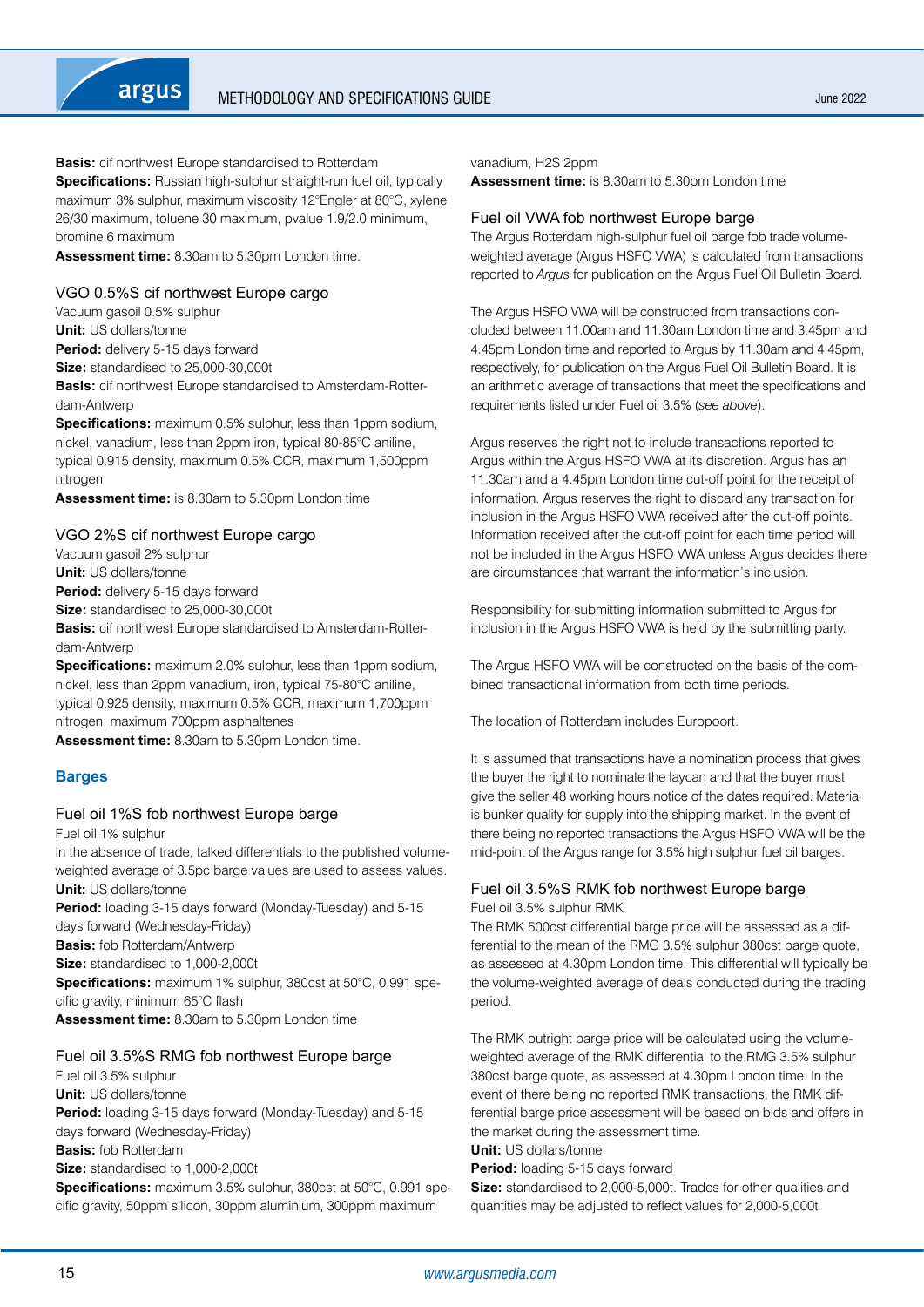<span id="page-15-0"></span>

**Basis:** fob Rotterdam/Antwerp/Amsterdam, standardised to Rotterdam **Specifications:** ISO 8217:2010 RMK, maximum 3.5% sulphur, 500cst at 50°C, 1.010 specific gravity, 60ppm aluminium plus silicon, 450ppm vanadium, H2S 2ppm **Assessment time:** is 8.30am to 4.30pm London time

## VGO 0.5%S fob northwest Europe barge

Vacuum gasoil 0.5% sulphur. **Unit:** US dollars/tonne **Period:** loading 2-8 days forward **Size:** standardised to 1,000-2,000t **Basis:** fob Rotterdam

**Specifications:** maximum 0.5% sulphur, less than 1ppm sodium, nickel, vanadium, less than 2ppm iron, typical 80-85°C aniline, typical 0.915 density, maximum 0.5% CCR, maximum 1,500ppm nitrogen **Assessment time:** 8.30am to 5.30pm London time

## VGO 2%S fob northwest Europe barge

Vacuum gasoil 2% sulphur **Unit: US dollars/tonne Period:** loading 2-8 days forward **Size:** standardised to 1,000-2,000t **Basis:** fob Rotterdam area **Specifications:** maximum 2% sulphur, less than 1ppm sodium, nickel, less than 2ppm vanadium, iron, typical 75-80°C aniline,

typical 0.925 density, maximum 0.5% CCR, maximum 1,700ppm nitrogen, maximum 700ppm asphaltenes

**Assessment time:** is 8.30am to 5.30pm London time

# **Mediterranean**

# Fuel oil 1%S fob west Mediterranean

Fuel oil 1% sulphur

The price will usually be netted back from the Argus 1% cif Mediterranean price assessment using an Argus assessment of cross-Mediterranean freight modified by regional market conditions. The cross-Mediterranean freight cost will be based on current spot freight rates (WS100 rates) as they apply to an average of specific routes. These routes are Santa Panagia Bay to Lavera, Zawia to Gibraltar and Marsa el-Brega to Genoa for 30,000t vessels.

**Unit:** US dollars/tonne

**Period:** loading 10-25 days forward

**Size:** standardised to 30,000-35,000t

**Basis:** fob Italian Isles

**Specifications:** maximum 1% sulphur, cracked, 380cst, 0.991 specific gravity, minimum 65°C flash

**Assessment time:** 8.30am to 5.30pm London time

# Fuel oil 3.5%S fob west Mediterranean

#### Fuel oil 3.5% sulphur

The price will be calculated by taking the 3.5% cif west Mediterranean price assessment and subtracting from it cross-Mediterranean spot freight. The cross-Mediterranean spot freight will be based on current spot freight rates (WS100 rates) as they apply to an average of specific routes. These are Santa Panagia Bay to Lavera, Zawia to Gibraltar and Marsa el-Brega to Genoa for 30,000t vessels. **Unit:** US dollars/tonne

**Period:** loading 10-25 days forward **Size:** standardised to 30,000-35,000t

**Basis:** fob Italian Isles

**Specifications:** maximum 3.5% sulphur, maximum viscosity 380cst, 0.991 specific gravity, maximum 0.15% ash, maximum 0.5% water, maximum CCR 18%, flash point 60°C minimum, combined aluminium and silicon 80ppm

Assessment time: 8.30am to 5.30pm London time

## Fuel oil 1%S cif west Mediterranean

#### Fuel oil 1% sulphur

The price is a net-forward from the fob northwest Europe 1% cargoes assessment, adding on the Argus assessment of Baltic-Mediterranean freight, modified by regional market conditions. The Baltic to Mediterranean freight cost will be based on current spot freight rates (WS100 rates) as they apply to an average of specific routes. These routes are Tallinn to Genoa, Ventspils to Lavera and Tallinn to Malta for 30,000t vessels. **Unit:** US dollars/tonne **Period:** delivery 10-25 days forward **Size:** standardised to 30,000-35,000t **Basis:** the price is representative of basis cif Milazzo **Specifications:** maximum 1% sulphur, cracked, 380cst, 0.991 specific gravity, minimum 65°C flash

**Assessment time:** 8.30am to 5.30pm London time

## Fuel oil 3.5%S cif west Mediterranean

Fuel oil 3.5% sulphur **Unit:** US dollars/tonne **Period:** delivery 10-25 days forward **Size:** standardised to 30,000-35,000t **Basis:** cif Lavera/Genoa

**Specifications:** maximum 3.5% sulphur, maximum viscosity 380cst, 0.991 specific gravity, maximum 0.15% ash, maximum 0.5% water, maximum CCR 18%, flash point 60°C minimum, combined aluminium and silicon 80ppm

**Assessment time:** 8.30am to 5.30pm London time

## VGO 0.5%S cif central Mediterranean

Vacuum gasoil 0.5% sulphur

Prices will also be published as a \$/bl differential to the Ice Brent 1 minute marker at 4.30pm London time and converted to US dollars/ tonne at a rate of 6.88853 bl/t. See the [Argus Crude methodology](https://www.argusmedia.com/-/media/Files/methodology/argus-crude.ashx) for details of the Ice Brent 1 minute marker price. Argus reserves the right to determine which Ice Brent contract month is used as the basis for the calculation, in line with market conditions.

**Unit:** US dollars/tonne

**Period:** delivery 5-15 days forward **Size:** standardized to 25,000-30,000t

**Basis:** cif Malta

**Specifications:** maximum 0.5% sulphur, less than 1ppm sodium, nickel, vanadium, less than 2ppm iron, typical 80-85°C aniline, typical 0.915 density, maximum 0.5% CCR, maximum 1,500ppm nitrogen **Assessment time:** 8.30am to 5.30pm London time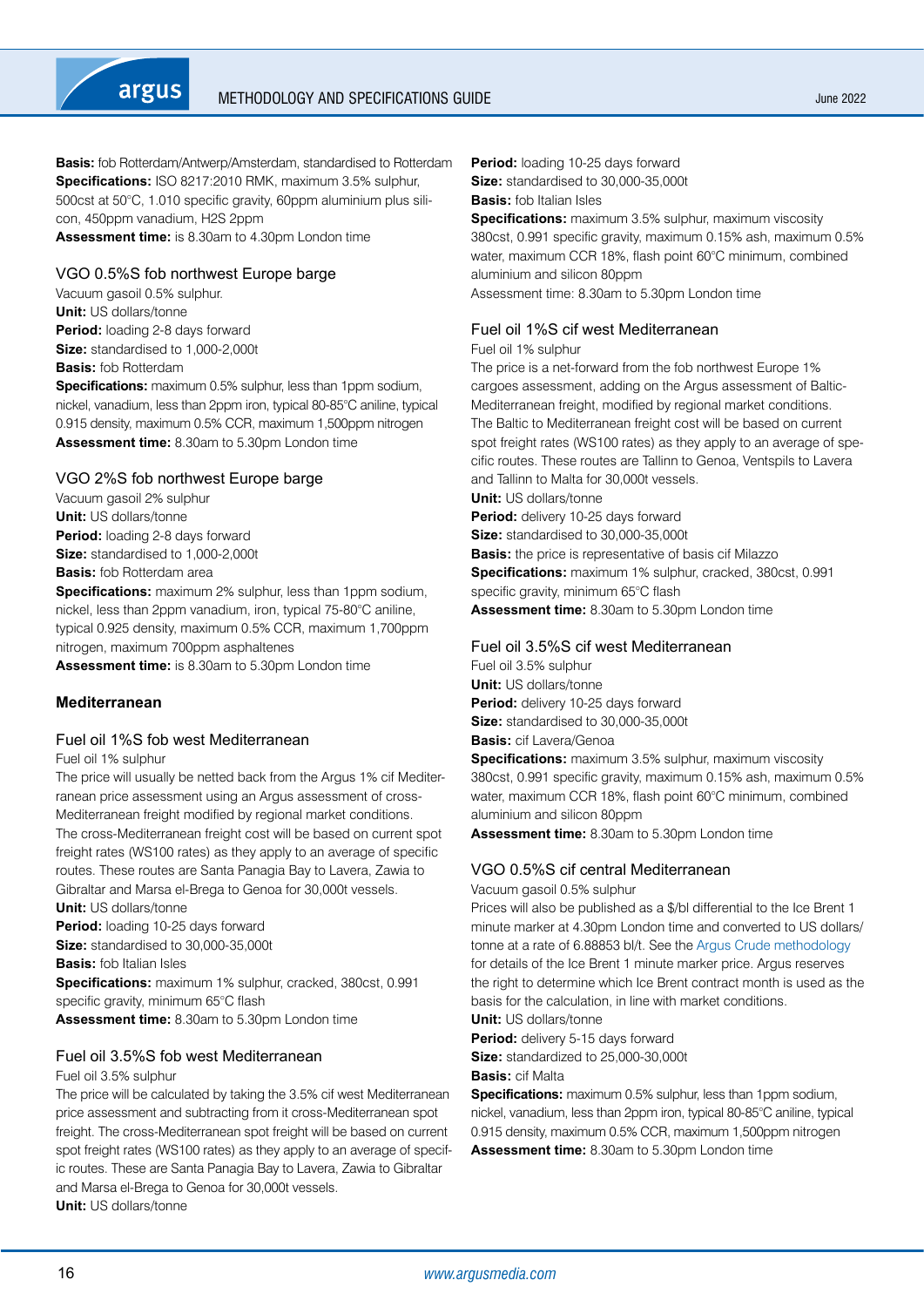# <span id="page-16-0"></span>VGO 2%S cif central Mediterranean

Vacuum gasoil 2% sulphur

Prices will also be published as a \$/bl differential to the Ice Brent 1 minute marker at 4.30pm London time and converted to US dollars/ tonne at a rate of 6.81405 bl/t. See the [Argus Crude methodology](https://www.argusmedia.com/-/media/Files/methodology/argus-crude.ashx) for details of the Ice Brent 1 minute marker price. Argus reserves the right to determine which Ice Brent contract month is used as the basis for the calculation, in line with market conditions.

**Unit:** US dollars/tonne

**Period:** delivering 5-15 days forward **Size:** standardized to 25,000-30,000t

**Basis:** cif Malta

**Specifications:** maximum 2% sulphur, less than 1ppm sodium, nickel, less than 2ppm vanadium, iron, typical 75-80°C aniline, typical 0.925 density, maximum 0.5% CCR, maximum 1,700ppm nitrogen, maximum 700ppm asphaltenes.

**Assessment time:** is 8.30am to 5.30pm London time

## **Black Sea**

## VGO 0.5%S fob Black Sea

Vacuum gasoil 0.5% sulphur

The price is a netback from the mean of the cif Mediterranean cargoes assessment, based on the Argus assessment of Black Sea-Mediterranean freight, modified by regional market conditions. The Black Sea-Mediterranean freight cost will be based on current spot freight rates (WS100 rates) as they apply to an average of specific routes - Novorossiyk to Genoa, Tuapse to Malta and Novorossiysk to Lavera for 30,000t vessels.

Prices will also be published as a \$/bl differential to the Ice Brent 1 minute marker at 4.30pm London time and converted to US dollars/ tonne at a rate of 6.88853 bl/t. See the [Argus Crude methodology](http://www.argusmedia.com/~/media/files/pdfs/meth/argus_crude.pdf?la=en) for details of the Ice Brent 1 minute marker price. Argus reserves the right to determine which Ice Brent contract month is used as the basis for the calculation, in line with market conditions.

**Unit:** US dollars/tonne

**Period:** loading 5-15 days forward

**Size:** standardised to 30,000-35,000t

**Basis:** fob Black Sea

**Specifications:** maximum 0.5% sulphur, less than 1ppm sodium, nickel, vanadium, less than 2ppm iron, typical 80-85°C aniline, typical 0.915 density, maximum 0.5% CCR, maximum 1,500ppm nitrogen **Assessment time:** 8.30am to 5.30pm London time

#### VGO 2%S fob Black Sea

#### Vacuum gasoil 2% sulphur

The price is a net-back from the mean of the cif Mediterranean cargoes assessment, based on the Argus assessment of Black Sea-Mediterranean freight, modified by regional market conditions. The Black Sea-Mediterranean freight cost will be based on current spot freight rates (WS100 rates) as they apply to an average of specific routes - Novorossiyk to Genoa, Tuapse to Malta and Novorossiysk to Lavera for 30,000t vessels.

Prices will also be published as a \$/bl differential to the Ice Brent 1 minute marker at 4.30pm London time and converted to US dollars/ tonne at a rate of 6.81405 bl/t. See the [Argus Crude methodology](https://www.argusmedia.com/-/media/Files/methodology/argus-crude.ashx) for details of the Ice Brent 1 minute marker price. Argus reserves

the right to determine which Ice Brent contract month is used as the basis for the calculation, in line with market conditions. **Unit:**US dollars/tonne

**Period:** loading 5-15 days forward

**Size:** standardised to 30,000-35,000t

**Basis:** fob Black Sea

**Specifications:** maximum 2% sulphur, less than 1ppm sodium, nickel, less than 2ppm vanadium, iron, typical 75-80°C aniline, typical 0.925 density, maximum 0.5% CCR, maximum 1,700ppm nitrogen, maximum 700ppm asphaltenes.

**Assessment time:** is 8.30am to 5.30pm London time

# **Monthly averages**

Month-to-date averages are the running average of daily low and high prices. The final monthly averages are those published on the last publication date of the calendar month. Monthly averages are published for all products in northwest Europe and the Mediterranean.

# **IMO 2020-compliant fuels**

## **Northwest Europe**

## **Barges**

Fuel oil 0.5%S fob northwest Europe barge **Unit:** US dollars/tonne **Period:** loading 3-15 days forward **Size:** 2,000-5,000t **Basis:** fob Amsterdam/Rotterdam/Antwerp **Assessment time:** 3.15pm to 4.30pm London time Published as an outright price and a \$/t differential to the front-

| month Ice gasoil futures contract. |  |
|------------------------------------|--|

| <b>Specifications</b>                |                            |                    |
|--------------------------------------|----------------------------|--------------------|
| Sulphur                              | $%$ mass                   | Max <sub>0.5</sub> |
| Viscosity                            | at 50°C mm <sup>2</sup> /s | Max 380            |
| Density                              | at 15°C kg/m <sup>3</sup>  | Max 991            |
| <b>CCAI</b>                          |                            | Max 870            |
| Flash point                          | °C                         | <b>Min 60</b>      |
| Hydrogen sulphide                    | mg/kg                      | Max 2              |
| Acid number                          | mg KOH/g                   | Max 2.5            |
| <b>Total sediment</b>                | aged - % mass              | Max <sub>0.1</sub> |
| Carbon residue                       | micro method - % mass      | <b>Max 18</b>      |
| Pour point                           | upper - °C                 | Max 30             |
| Water                                | % volume                   | Max <sub>0.5</sub> |
| Ash                                  | % mass                     | Max <sub>0.1</sub> |
| Vanadium                             | mg/kg                      | Max 350            |
| Sodium                               | mg/kg                      | Max 100            |
| Aluminium plus silicon               | mg/kg                      | Max 60             |
| Free from used lubricating oil (UKO) |                            |                    |